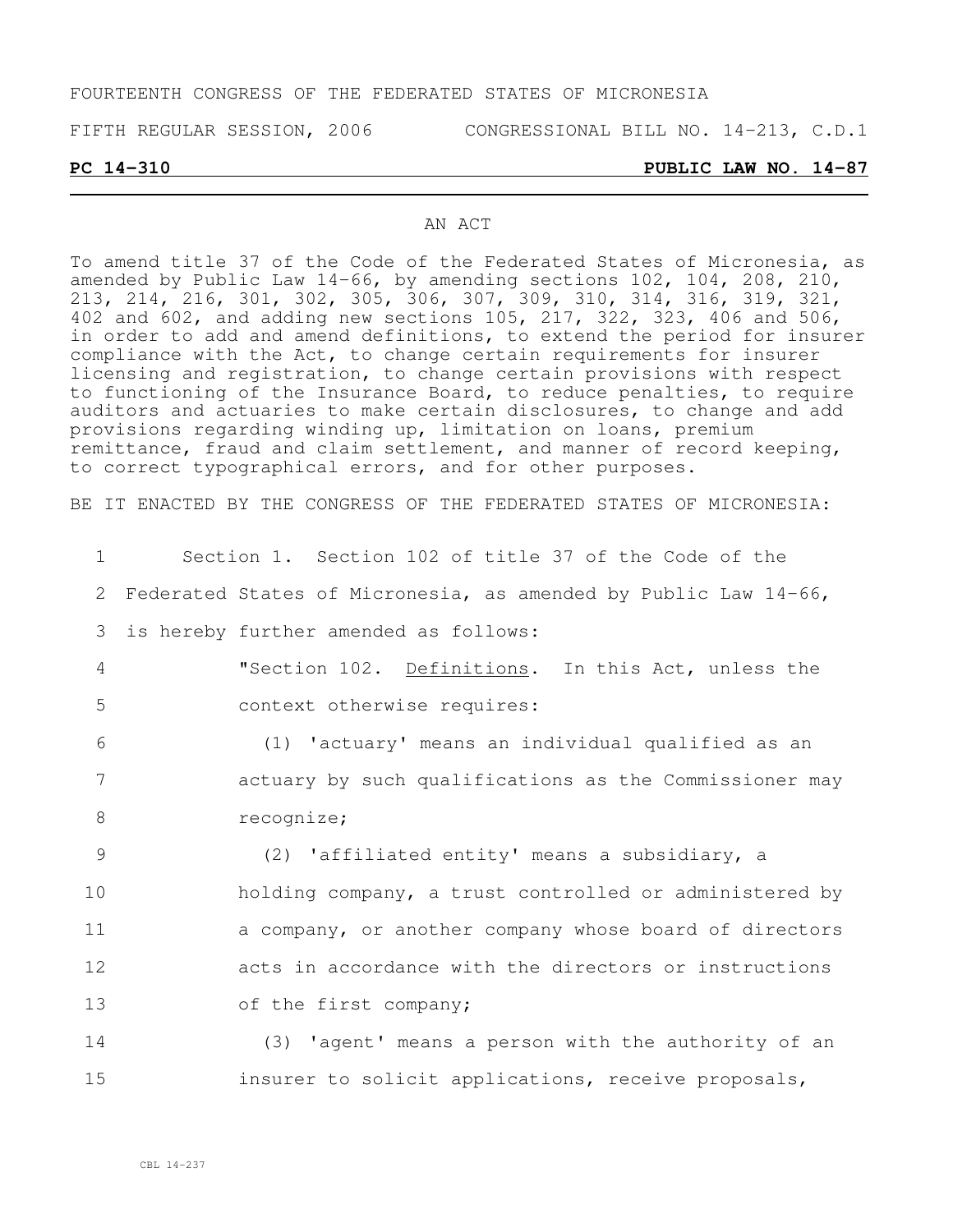| $\mathbf 1$   | receive premiums, deliver policies, and to make        |
|---------------|--------------------------------------------------------|
| 2             | contracts of insurance;                                |
| 3             | (4) 'auditor' means an independent accountant          |
| 4             | approved by the Commissioner;                          |
| 5             | (5) 'broker' means a person who acts on behalf of a    |
| 6             | prospective customer and with the prospective          |
| 7             | customer's authority arranges insurance business with  |
| 8             | insurers, including making proposals and paying        |
| $\mathcal{G}$ | premiums;                                              |
| 10            | (6) 'Commissioner' means the individual appointed as   |
| 11            | the Insurance Commissioner under this Act;             |
| 12            | (7) 'company' means a body corporate formed under      |
| 13            | the laws of and having its head office in the          |
| 14            | Federated States of Micronesia;                        |
| 15            | (8) 'domestic insurer' means a company that is         |
| 16            | licensed under this Act to carry on an insurance       |
| 17            | business in the Federated States of Micronesia;        |
| 18            | (9) 'domestic policy' means a policy issued on         |
| 19            | property, lives or other risks located in the          |
| 20            | Federated States of Micronesia;                        |
| 21            | (10) 'foreign insurer' means an entity constituted     |
| 22            | and licensed to conduct an insurance business by a     |
| 23            | jurisdiction other than the Federated States of        |
| 24            | Micronesia, that has been registered or licensed under |
| 25            | this Act to carry on insurance business in the         |
|               |                                                        |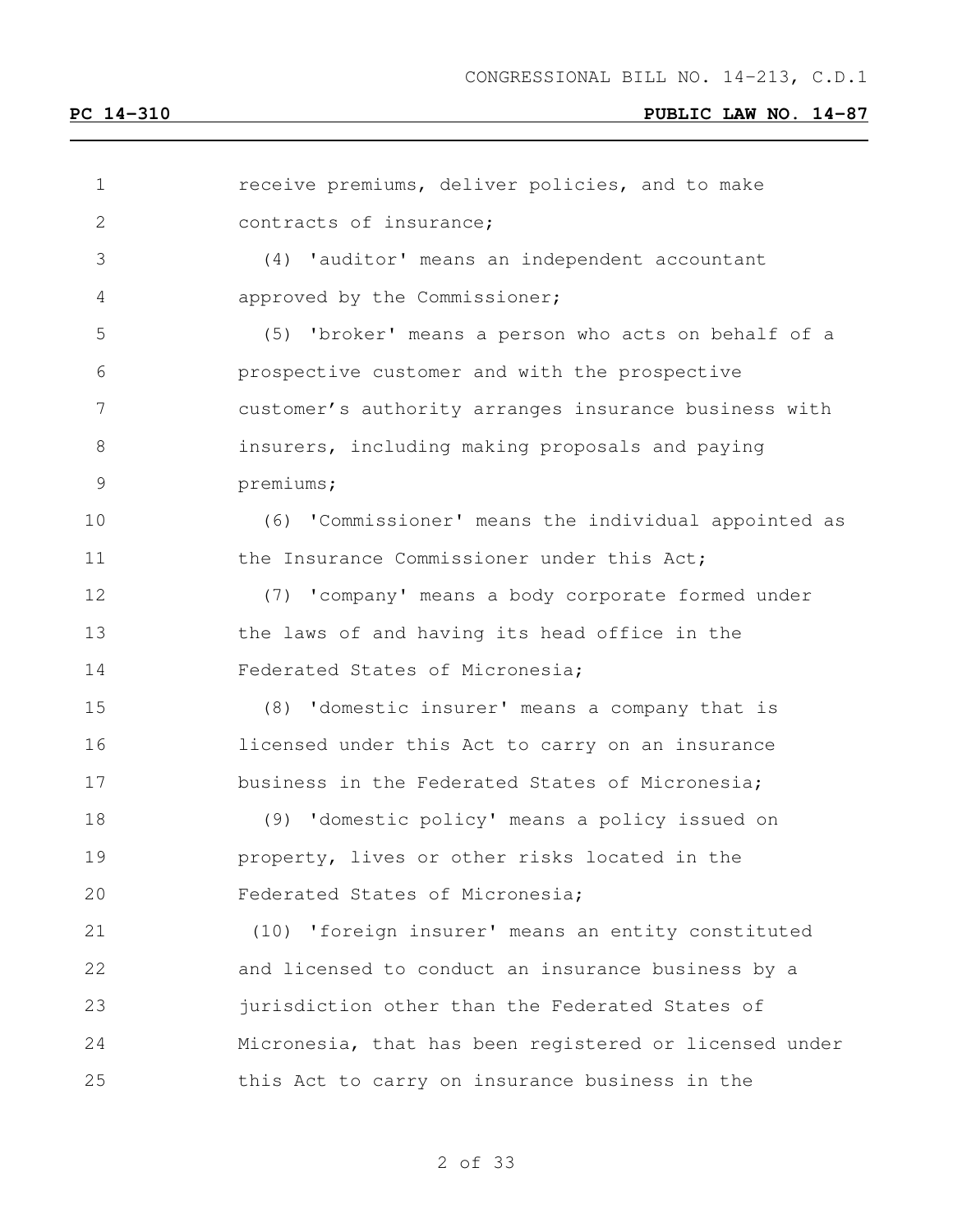Federated States of Micronesia; (11) 'insurance' means a contract whereby one undertakes to indemnify another or pay a specified amount upon determinable contingencies; (12) 'insurance business' means the soliciting, effecting or carrying out of contracts of insurance, including re-insurance, and the following transactions: (a) making or negotiating an insurance policy; (b) making or negotiating a guaranty or surety contract not merely incidental to another legitimate 12 business or activity; (c) taking, forwarding or receiving an **insurance application;**  (d) disseminating information concerning 16 coverage and rates; (e) receiving or collecting any consideration 18 for insurance; (f) issuing or delivering an insurance policy to a resident of, or a person authorized to do business in, the Federated States of Micronesia; 22 (g) directly or indirectly acting as an agent, broker or solicitor, or any other form of representative of an insurer; (h) setting rates;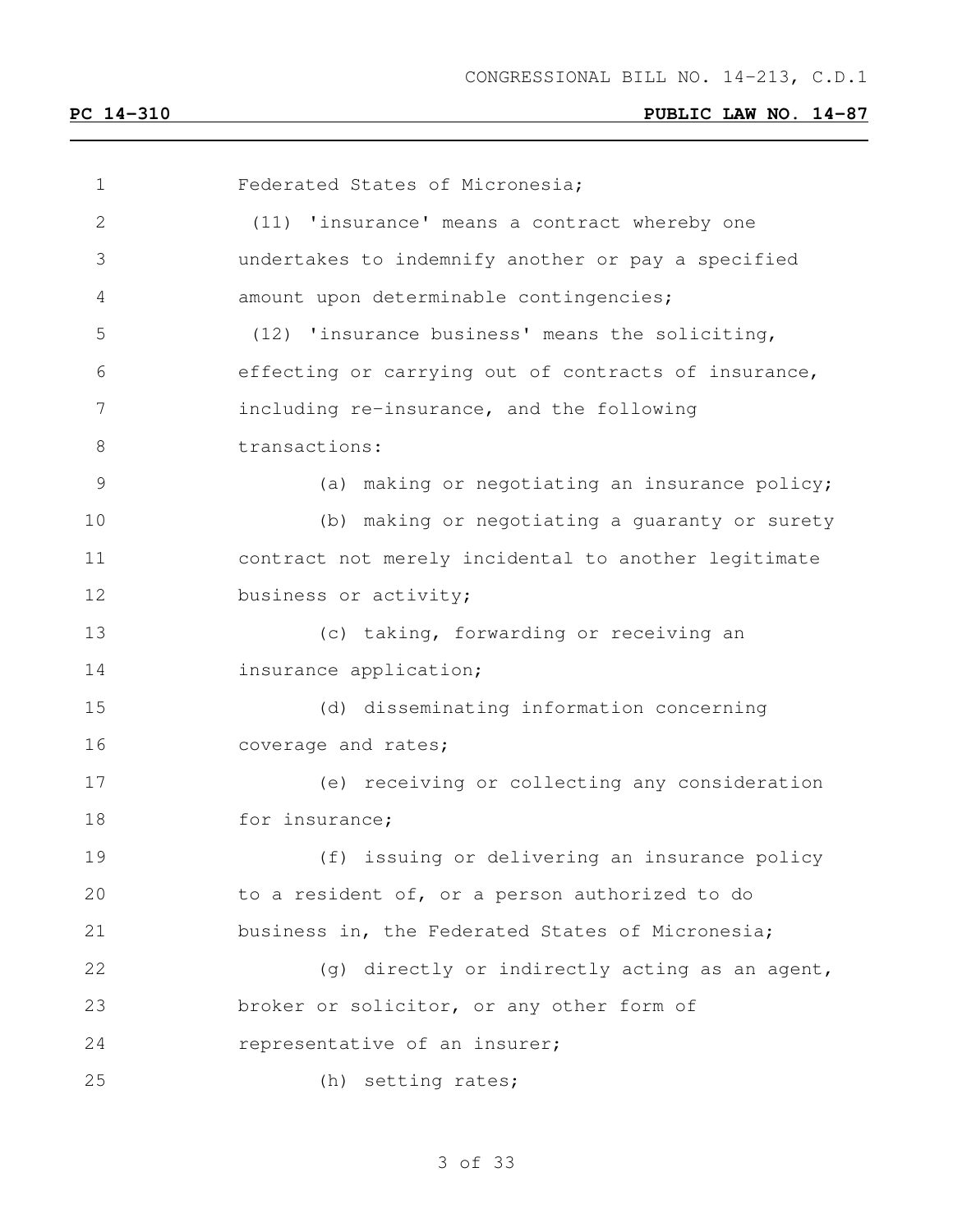1 (i) inspecting a risk; 2 (j) investigating or adjusting a claim or loss; (k) doing or proposing to do any activity that is in substance equivalent to conduct described in this provision. (13) 'insurer' means a domestic or foreign insurer; (14) 'life insurance' means insurance of human lives and insurance appertaining thereto or connected therewith and includes the granting of annuities, endorsement benefits, sinking fund benefits and benefits in the event of death or disability by accident or sickness, provided that such insurance against disability by accident or sickness is included 14 as an additional benefit in a life insurance policy; (15) 'marine, aviation and transportation policy' means an insurance policy that covers a risk relating 17 to (a) the possession, use or ownership of a vessel, 18 aircraft or other craft; or (b) the conveyance of **persons or goods by air, space, land or water; or (c)**  the storage, treatment or handling of goods so conveyed or to be so conveyed. (16) 'officer' means, in relation to a partnership, corporation, association, trust or any other business entity, a director, manager or secretary of that body, or any person having or exercising powers or duties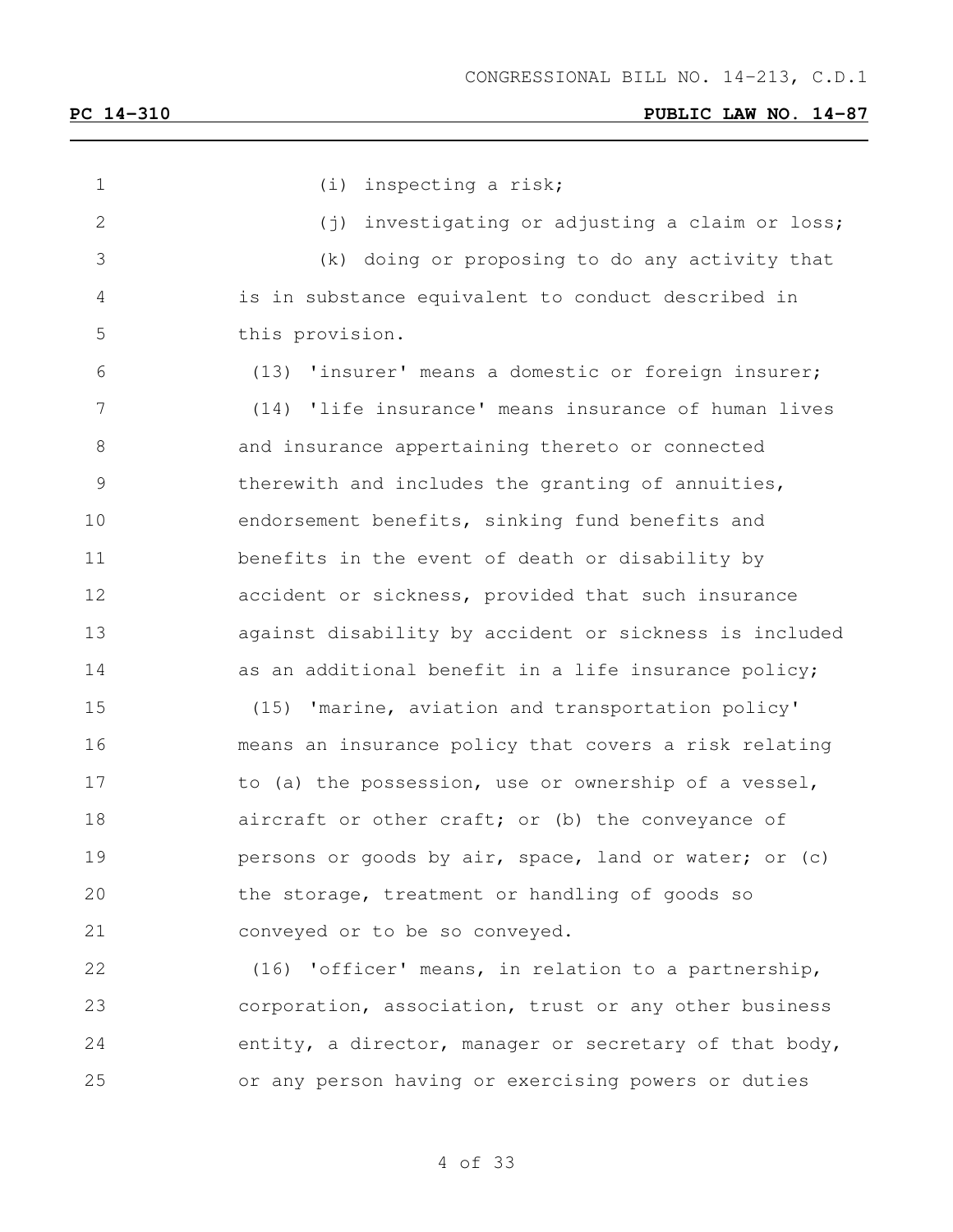| $\mathbf 1$   | substantially similar to any of those officers;        |
|---------------|--------------------------------------------------------|
| $\mathbf{2}$  | (17) 'person' means any person, natural or legal,      |
| 3             | including individuals, partnerships, and corporations; |
| 4             | (18) 'policy' means any written contract of insurance  |
| 5             | whether contained in one or more documents;            |
| 6             | (19) 'policy-owner' means a person who is entitled to  |
| 7             | claim any benefit provided for in a policy;            |
| 8             | (20) 'premium' means the money to be paid in return    |
| $\mathcal{G}$ | for an undertaking to provide policy benefits;         |
| 10            | (21) 'reinsurance' means a contract by which an        |
| 11            | insurer insures any part of the risk insured by the    |
| 12            | insurer with another insurer;                          |
| 13            | (22) 'related person' with respect to any natural      |
| 14            | person means his spouse, child, parents, brothers, or  |
| 15            | sisters, or any partnership, corporation, or firm in   |
| 16            | which he owns more than a ten percent interest;        |
| 17            | (23) 'regulations' means regulations made by the       |
| 18            | Insurance Board under this Act;                        |
| 19            | (24) 'solicitor' means an individual who solicits      |
| 20            | applications for insurance or negotiates insurance     |
| 21            | business on behalf of an insurer or an agent and earns |
| 22            | commissions for each successful sale, but is neither   |
| 23            | an insurer, an insurance agent, or an employee of an   |
| 24            | insurer or agent."                                     |
| 25            | Section 2. Section 104 of title 37 of the Code of the  |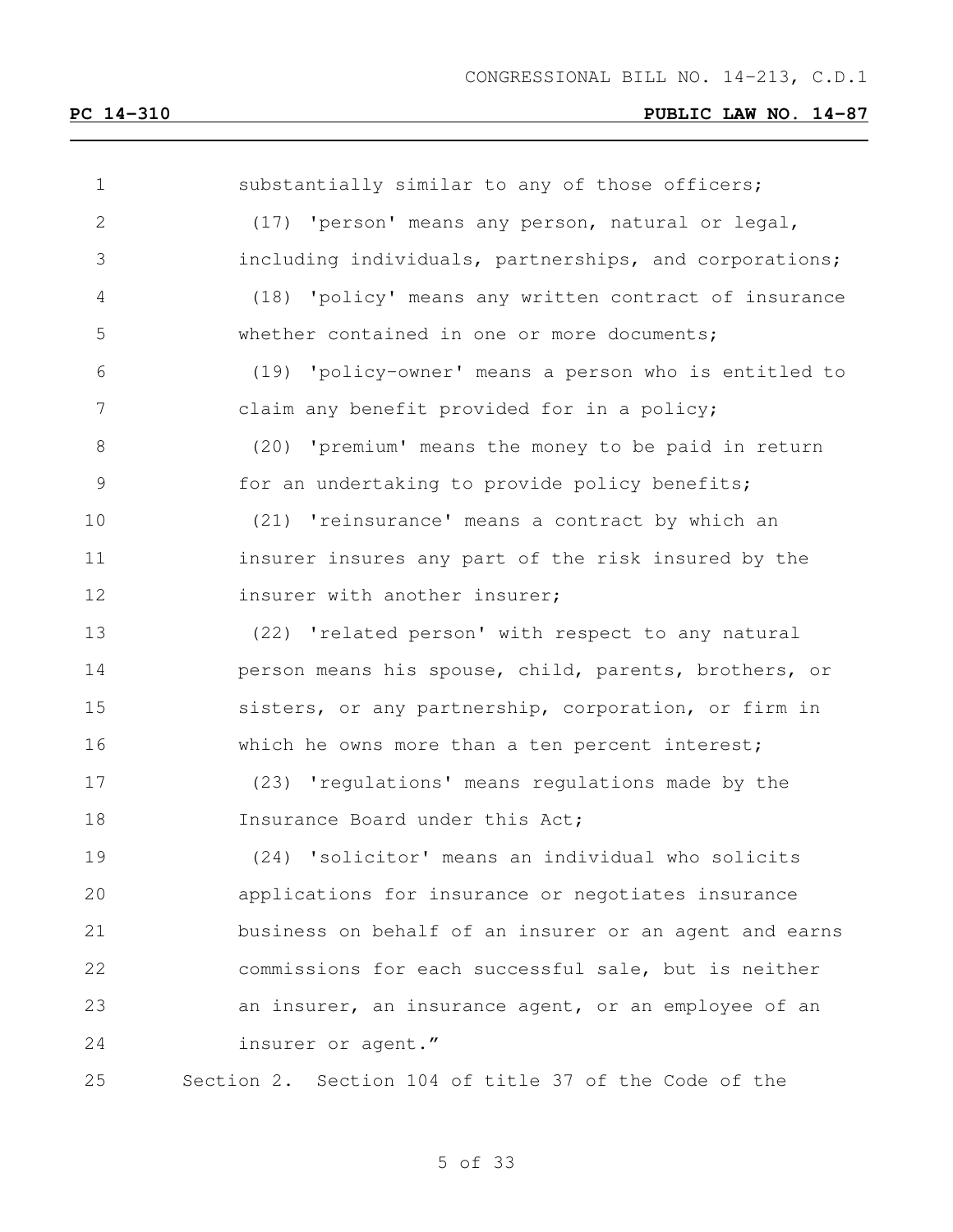| 1  | Federated States of Micronesia, as amended by Public Law 14-66, |
|----|-----------------------------------------------------------------|
| 2  | is hereby further amended as follows:                           |
| 3  | "Section 104. Transition.                                       |
| 4  | (1) This Act applies to any person transacting                  |
| 5  | insurance business on or after the effective date of            |
| 6  | this Act.                                                       |
| 7  | (2) All persons transacting insurance business as of            |
| 8  | the effective date of this Act will be permitted a              |
| 9  | grace period of 270 days from the effective date of             |
| 10 | this Act before being penalized for violation of this           |
| 11 | Act.                                                            |
| 12 | (3) Any such person must, within 270 days of the                |
| 13 | effective date of this Act, apply for a license or              |
| 14 | registration under this Act or cease their insurance            |
| 15 | business.                                                       |
| 16 | (4) Any person who timely files an application shall            |
| 17 | have their grace period extended until such time as             |
| 18 | their application is approved or denied.                        |
| 19 | (5) Any person who does not file an application                 |
| 20 | within the 270 days or whose timely filed application           |
| 21 | is denied must stop transacting insurance business,             |
| 22 | but continue to administer their policies and wind up           |
| 23 | their business in accordance with the provisions of             |
| 24 | this Act."                                                      |
| 25 | Section 3. The Code of the Federated States of Micronesia,      |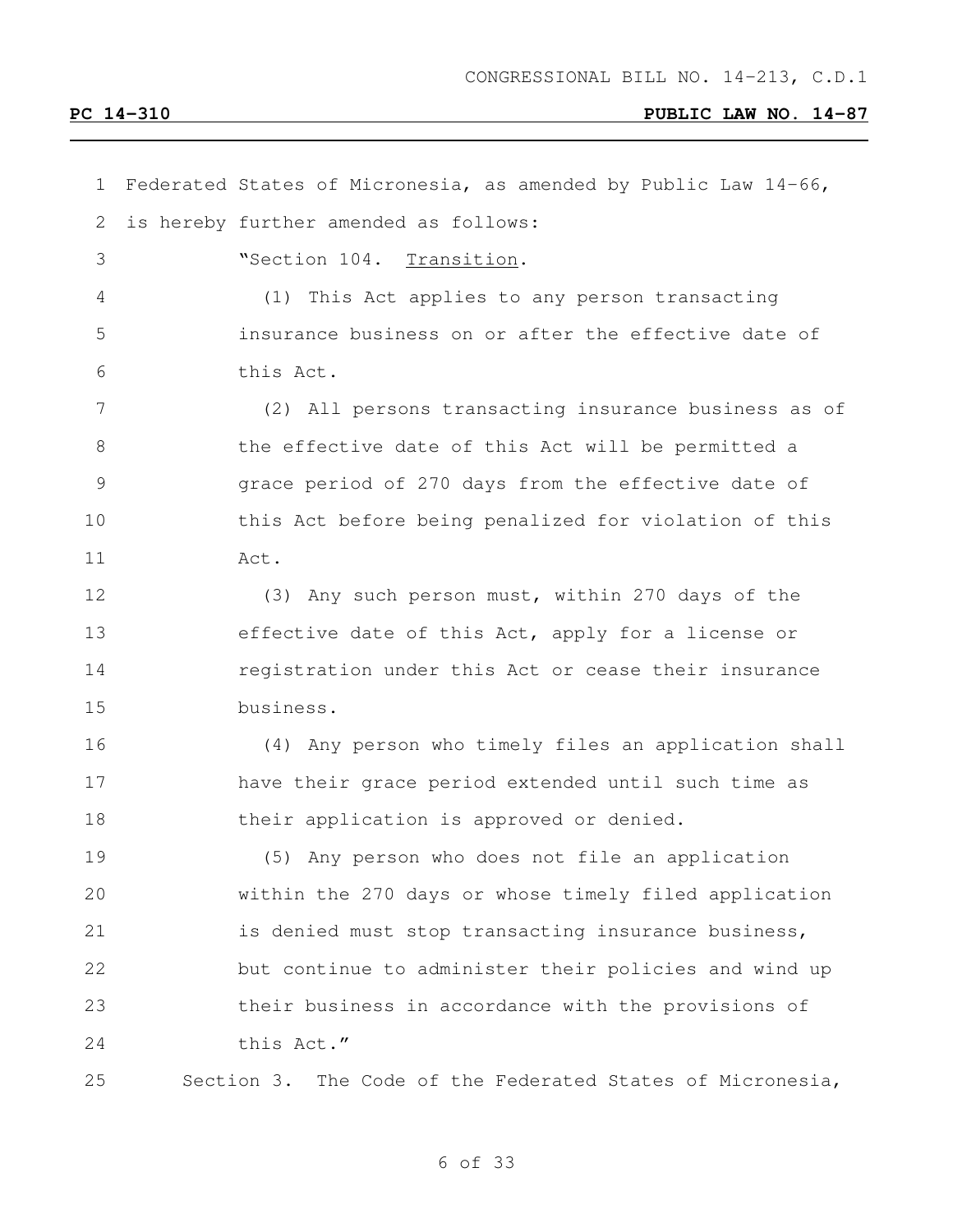| $\mathbf 1$    | as amended, is hereby further amended by enacting a new section |
|----------------|-----------------------------------------------------------------|
| 2              | 105 of title 37 to read as follows:                             |
| 3              | "Section 105. Manner of record keeping. All                     |
| 4              | information and records required to be produced or              |
| 5              | maintained pursuant to this Act shall be stated in the          |
| 6              | English language and in US Dollars.                             |
| $\overline{7}$ | Section 4. Section 208 of title 37 of the Code of the           |
| 8              | Federated States of Micronesia, as amended by Public Law 14-66, |
| 9              | is hereby further amended as follows:                           |
| 10             | "Section 208. Conflict of interest.                             |
| 11             | (1) Neither a member of the Insurance Board, the                |
| 12             | Insurance Commissioner or any person acting on behalf           |
| 13             | or under the supervision of the Board or Commissioner           |
| 14             | shall, during the discharge of their office:                    |
| 15             | (a) be an officer, director, or employee of any                 |
| 16             | person licensed or registered under this Act or an              |
| 17             | affiliated entity;                                              |
| 18             | (b) own or deal directly or indirectly in the                   |
| 19             | shares or obligations of any person licensed or                 |
| 20             | registered under this Act or an affiliated entity;              |
| 21             | (c) be an insurer, insurance agent, insurance                   |
| 22             | broker or insurance solicitor;                                  |
| 23             | (d) be interested in or receive directly or                     |
| 24             | indirectly from an insurer or affiliated entity, or             |
| 25             | from any of its officers, directors, or employees, or           |
|                |                                                                 |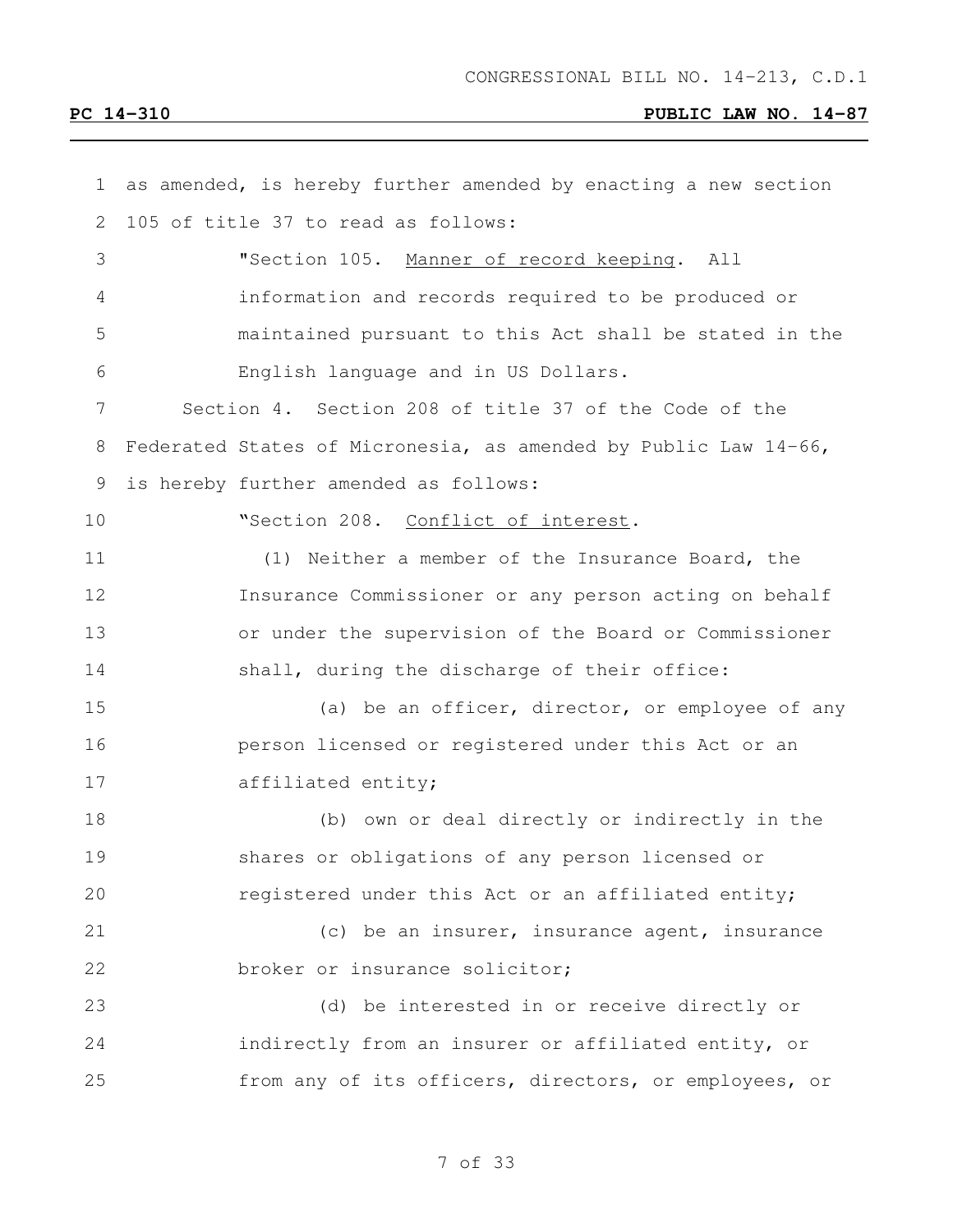| $\mathbf 1$    | from any insurance agent, insurance broker or                   |
|----------------|-----------------------------------------------------------------|
| $\mathbf{2}$   | insurance solicitor, any salary, gratuity,                      |
| 3              | compensation, or other thing of value by way of gift,           |
| 4              | credit, compensation for services, or for any other             |
| 5              | reason; or                                                      |
| 6              | (e) be interested in or under obligation to                     |
| $\overline{7}$ | negotiate any contract, obligation, or settlement for           |
| $\,8\,$        | another person with such insurer or affiliated entity.          |
| $\mathsf 9$    | (2) Any violation of this Section by any person                 |
| 10             | referred to herein shall be sufficient cause for                |
| 11             | removal from office.                                            |
| 12             | (3) Notwithstanding subsection $(1)$ , it shall not be          |
| 13             | a conflict of interest to be a policy owner or                  |
| 14             | beneficiary provided that full disclosure of such               |
| 15             | ownership is made to the Insurance Board and in the             |
| 16             | case of the members of the Insurance Board, disclosure          |
| 17             | shall be made to the President of the Federated States          |
| 18             | of Micronesia."                                                 |
| 19             | Section 5. Section 210 of title 37 of the Code of the           |
| 20             | Federated States of Micronesia, as amended by Public Law 14-66, |
| 21             | is hereby further amended as follows:                           |
| 22             | "Section 210.<br>Appeal.                                        |
| 23             | (1) Any order issued under this Act may be appealed             |
| 24             | to the Insurance Board pursuant to the provisions of            |
| 25             | title 17, chapter 1 of the Code of the Federated                |
|                |                                                                 |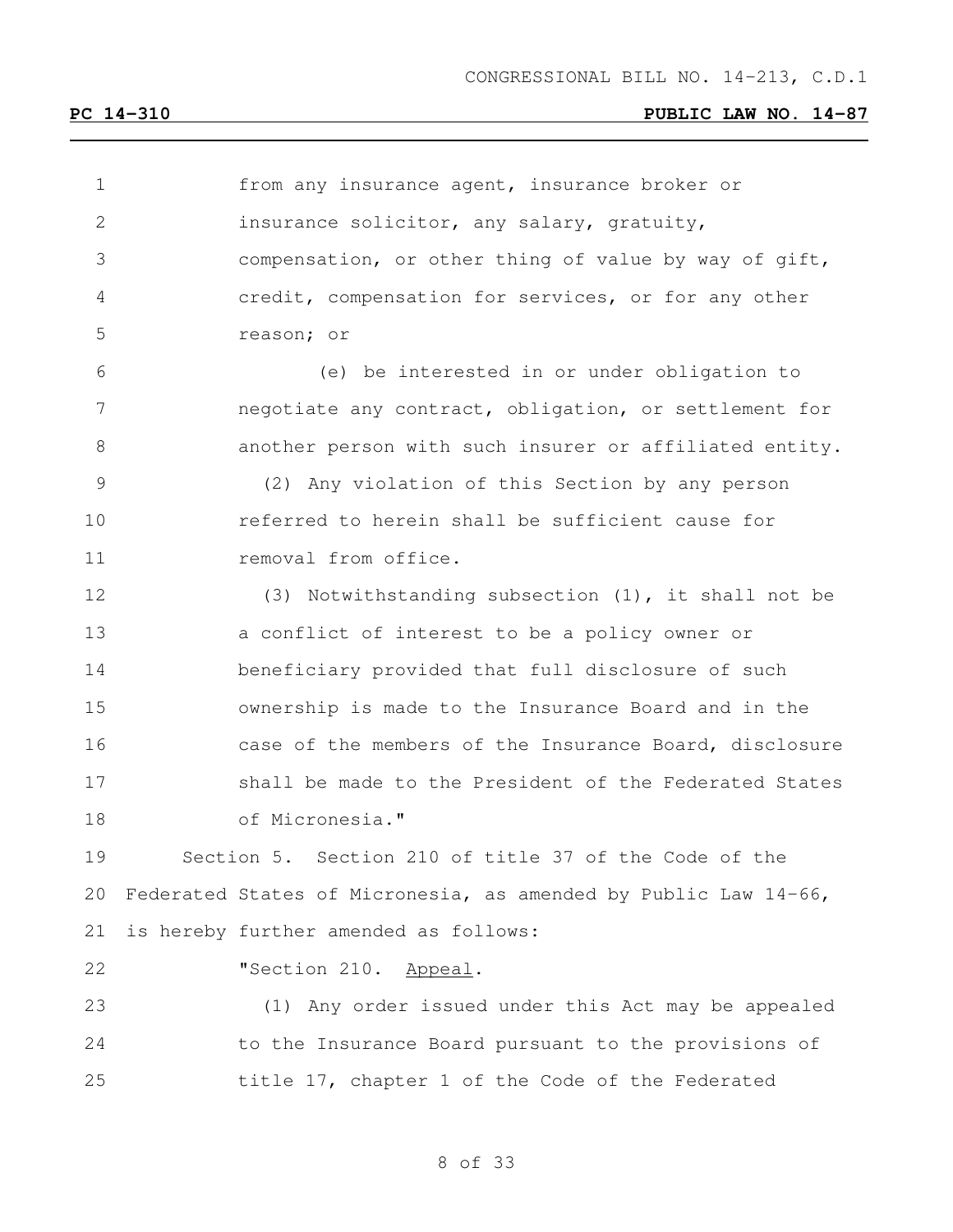States of Micronesia. (2) A decision of the Insurance Board shall be final agency action for purposes of appeal to the Supreme Court of the Federated States of Micronesia. The filing of an appeal for judicial review shall not stay enforcement of an order but the Court may order a stay upon such terms as it deems proper. (3) An appeal must be filed with the Insurance Board within 20 days of the date of issuance of the order being appealed. Unless an appeal is filed the order shall become final 20 days after issuance and shall be subject to enforcement. If an appeal is filed, the order shall not become final until and unless it is **affirmed by the Insurance Board.**" Section 6. Section 213 of title 37 of the Code of the Federated States of Micronesia, as amended by Public Law 14-66, is hereby further amended as follows: 18 "Section 213. Commissioner may demand information. The Commissioner may, for the purpose of carrying out the provisions of this Act, demand from a person applying for a license or registration or a person licensed or registered under this Act any document or information relating to any matter connected with his insurance business or transactions, and any such person shall comply with any such demand."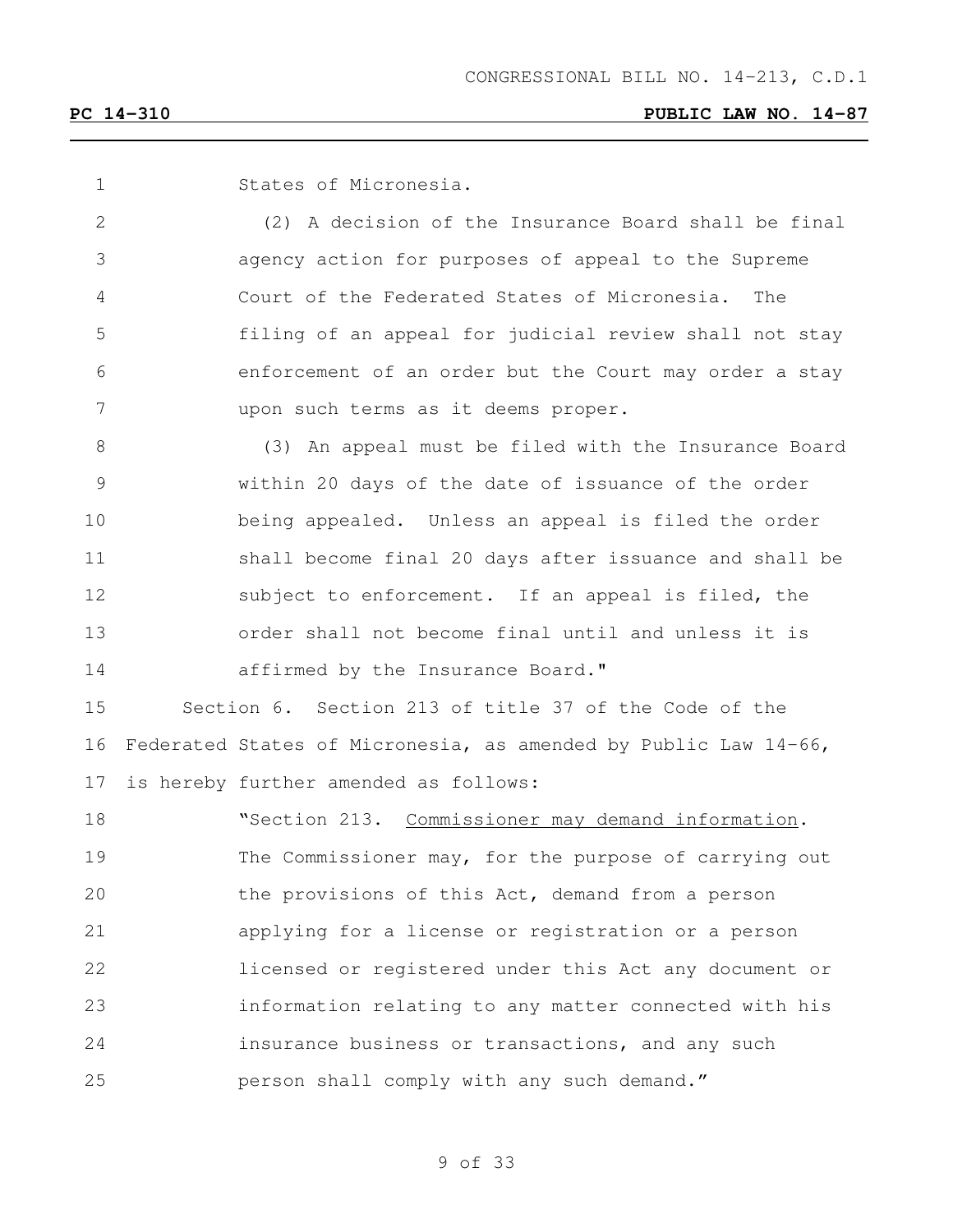| $\mathbf 1$ | Section 7. Section 214 of title 37 of the Code of the           |
|-------------|-----------------------------------------------------------------|
| 2           | Federated States of Micronesia, as amended by Public Law 14-66, |
| 3           | is hereby further amended as follows:                           |
| 4           | "Section 214. Prohibition on disclosure.                        |
| 5           | (1) No person who, in his past or current capacity              |
|             | as an insurer, agent, broker or solicitor has acquired          |
|             | information concerning a policy owner shall disclose            |
| 8           | such information except:                                        |
| 9           | (a) to an affiliated entity in the usual course                 |
|             | of business;                                                    |
| 11          | (b) with the written authorization of the                       |
| 12          | policy owner or his legal personal representative;              |
| 13          | (c) for the purpose of performing his duties                    |
|             | under this Act;                                                 |
|             | (d) when required to do so by a court in the                    |
| 16          | Federated States of Micronesia;                                 |
| 17          | (e) in order to comply with the provisions of                   |
| 18          | this Act or any other law.                                      |
| 19          | (2) No member of the Insurance Board, the Insurance             |
| 20          | Commissioner or any employee or agent of the Insurance          |
| 21          | Board or Commissioner shall disclose to any person any          |
| 22          | information relating to any person licensed or                  |
| 23          | registered under this Act or a policy-owner that he             |
| 24          | has acquired in the performance of his duties under             |
| 25          | this Act except:                                                |
|             |                                                                 |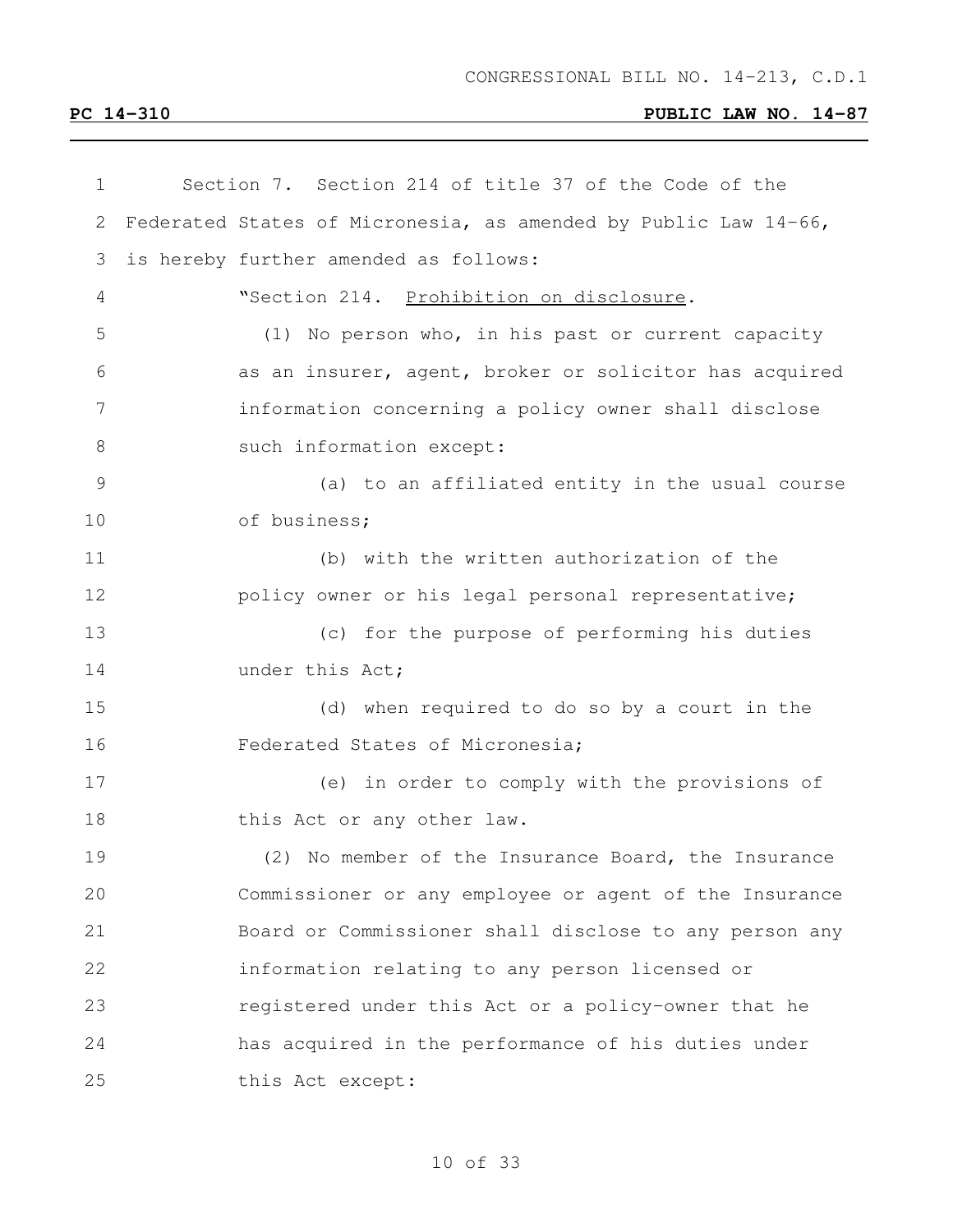| $\mathbf 1$    | (a) for the purpose of the performance of his          |
|----------------|--------------------------------------------------------|
| $\overline{2}$ | duties or the exercise of his functions;               |
| 3              | (b) when lawfully required to do so by any             |
| 4              | court, or in proceedings for an offense against this   |
| 5              | title;                                                 |
| 6              | (c) with the consent of the person to whom the         |
| 7              | information relates;                                   |
| 8              | (d) to the extent that the information is              |
| $\mathcal{G}$  | available under any other law or in a public document; |
| 10             | (e) in aggregated or summary form, in such a           |
| 11             | manner as to prevent any information disclosed from    |
| 12             | being identified by any person as being related to a   |
| 13             | particular person, including for statistical purposes; |
| 14             | in confidence to a supervisory authority in<br>(f)     |
| 15             | the Federated States of Micronesia or any other        |
| 16             | country, so long as the Insurance Board is reasonably  |
| 17             | satisfied the recipient of the information will        |
| 18             | maintain confidentiality; or                           |
| 19             | in confidence to advisors from the private<br>(q)      |
| 20             | sector, international organizations or foreign         |
| 21             | governments for the purpose of improving the           |
| 22             | regulatory system and performance of the Insurance     |
| 23             | Board, so long as the Insurance Board is reasonably    |
| 24             | satisfied the recipient of the information will        |
| 25             | maintain confidentiality."                             |
|                |                                                        |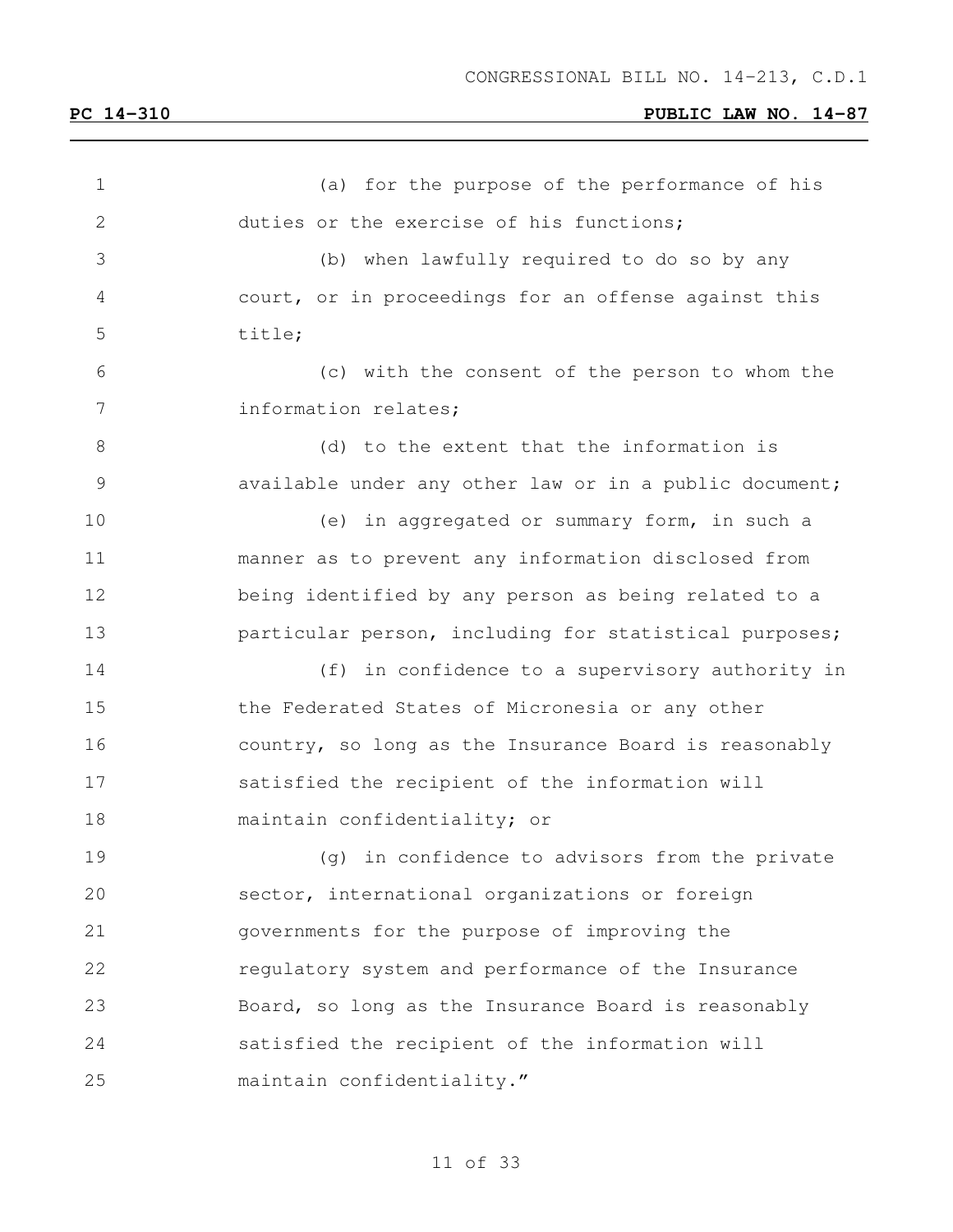| 1  | Section 8. Section 216 of title 37 of the Code of the           |
|----|-----------------------------------------------------------------|
| 2  | Federated States of Micronesia, as amended by Public Law 14-66, |
| 3  | is hereby further amended as follows:                           |
| 4  | "Section 216. Examination of affairs.                           |
| 5  | The Commissioner may examine the affairs of any<br>(1)          |
| 6  | person licensed or registered under this Act or of any          |
| 7  | person who is or has at any relevant time been an               |
| 8  | affiliated entity of any person licensed or registered          |
| 9  | under this Act.                                                 |
| 10 | (2) The Commissioner may enter the office of any                |
| 11 | person licensed or registered under this Act at any             |
| 12 | reasonable time, without notice, for purposes of                |
| 13 | examination.                                                    |
| 14 | (3) It shall be the duty of the person under                    |
| 15 | examination, as well as their past and present                  |
| 16 | officers, employees and any affiliated entities, to             |
| 17 | produce to the Commissioner all books, records and              |
| 18 | documents relating to the person or affiliated entity           |
| 19 | under investigation which are in their custody or               |
| 20 | control, and otherwise to give to the Commissioner all          |
| 21 | reasonable assistance in connection with the                    |
| 22 | examination.                                                    |
| 23 | The Commissioner may:<br>(4)                                    |
| 24 | (a) examine on oath the officers, employees and                 |
| 25 | agents of the person under examination in relation to           |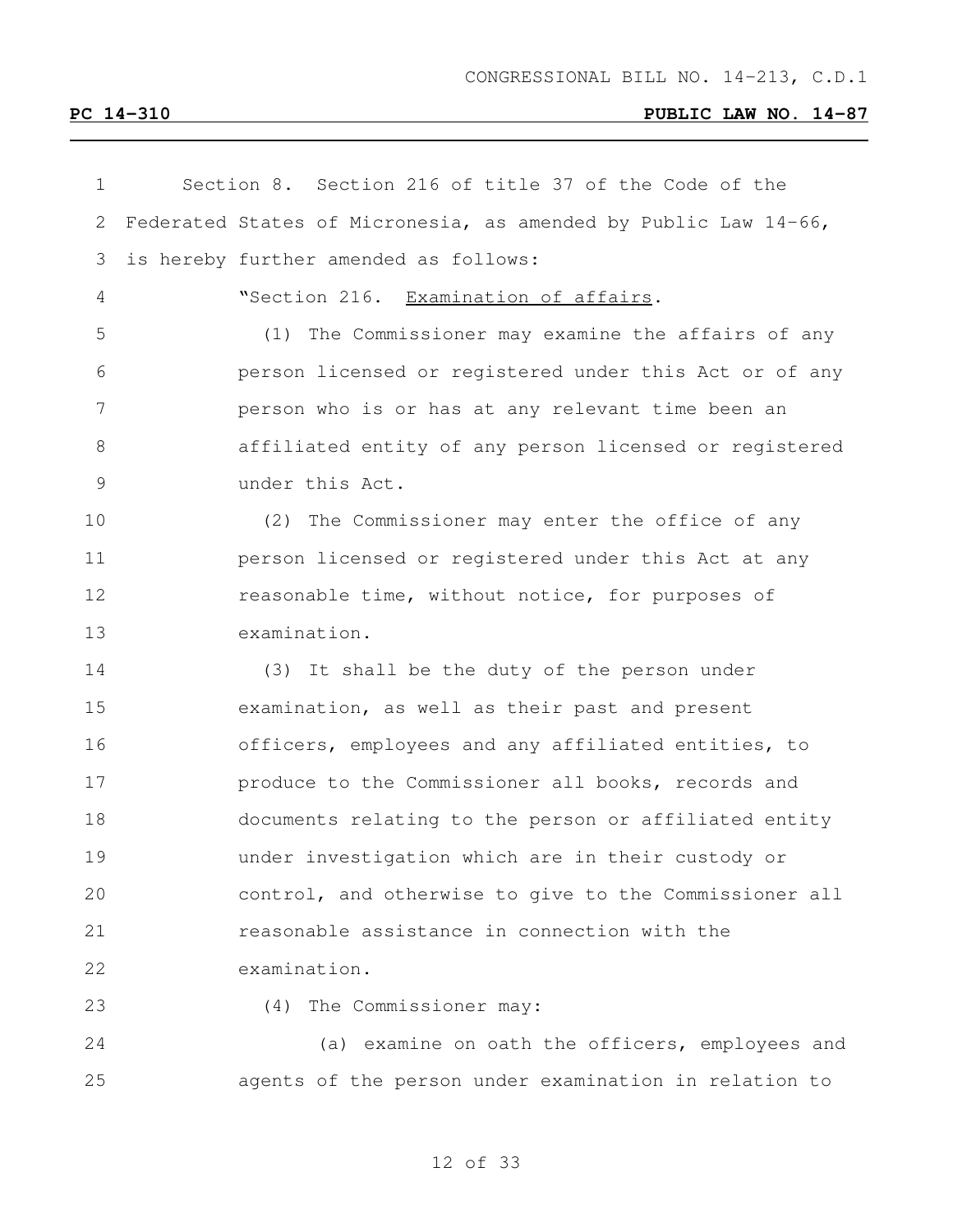| $\mathbf 1$     | its business and may administer an oath accordingly;          |
|-----------------|---------------------------------------------------------------|
| 2               | and                                                           |
| 3               | (b) if he thinks it necessary for the purpose                 |
| 4               | of his examination that a person whom he has no power         |
| 5               | to examine on oath should be so examined, apply to the        |
| 6               | court, and the court may, if it sees fit, order that          |
| $7\phantom{.0}$ | person to attend and be examined on oath before it on         |
| 8               | any matter relevant to the examination.                       |
| $\mathcal{G}$   | (5) The Commissioner may designate persons to                 |
| 10              | conduct the examination on behalf of the Commissioner.        |
| 11              | (6) The Commissioner may, if he thinks fit, charge            |
| 12              | the person whose affairs are examined all expenses            |
| 13              | properly incurred in connection with the examination          |
| 14              | or in connection with the proceedings instituted as a         |
| 15              | result of the examination, which shall be paid as a           |
| 16              | fee in accordance with the Regulations."                      |
| 17              | Section 9. Title 37 of the Code of the Federated States of    |
| 18              | Micronesia, as amended by Public Law 14-66, is hereby further |
| 19              | amended by enacting a new section 217 to read as follows:     |
| 20              | "Section 217. Indemnity. Neither the Insurance Board          |
| 21              | nor any of its members, the Insurance Commissioner,           |
| 22              | employee or any person duly appointed to assist the           |
| 23              | Insurance Board in carrying out its powers and duties         |
| 24              | under this Act shall incur any liability as a result          |
| 25              | of anything done in good faith in the exercise of any         |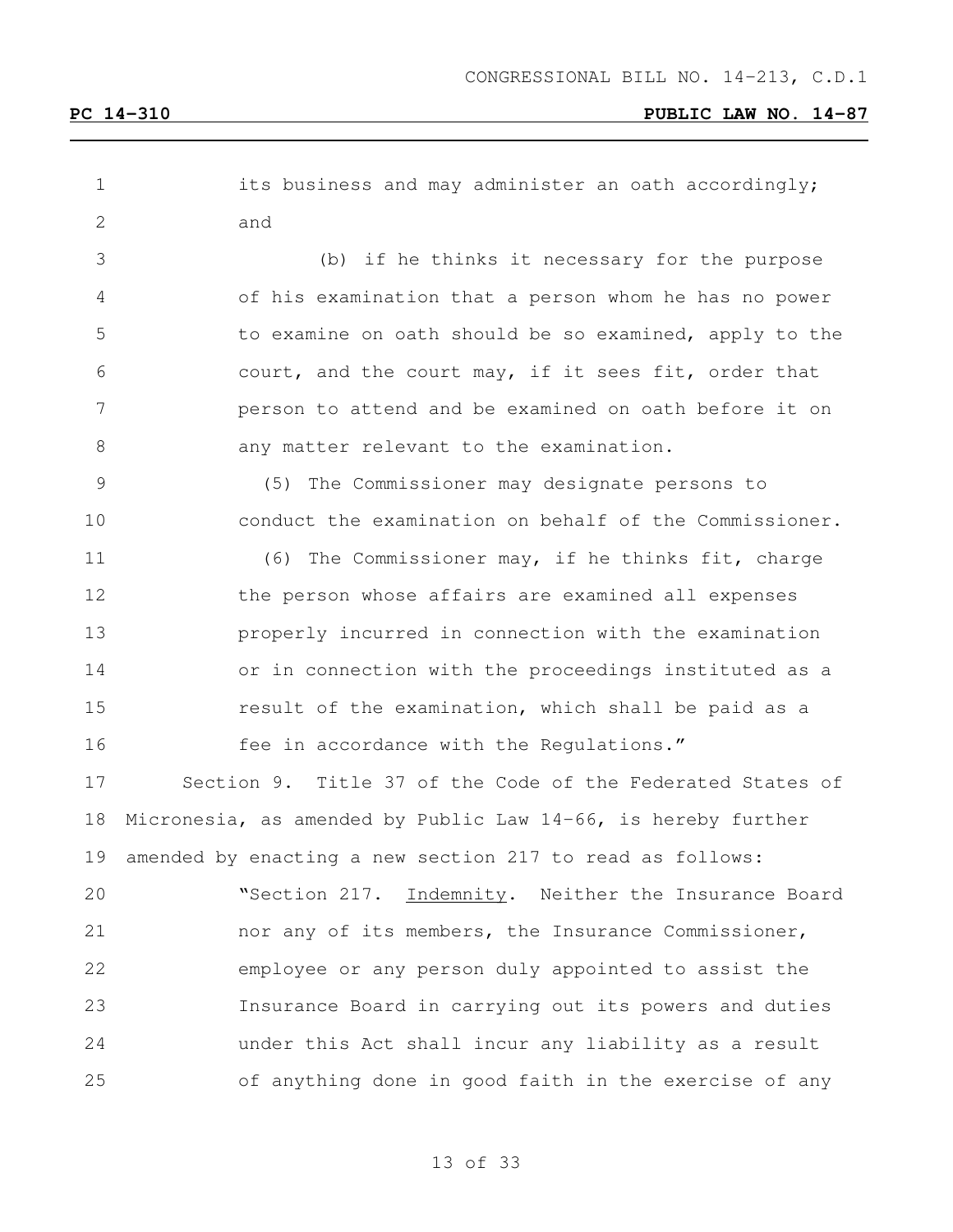| 1             | power or the performance of any duty under this                 |
|---------------|-----------------------------------------------------------------|
| $\mathbf 2$   | title."                                                         |
| 3             | Section 10. Section 301 of title 37 of the Code of the          |
| 4             | Federated States of Micronesia, as amended by Public Law 14-66, |
| 5             | is hereby further amended as follows:                           |
| 6             | "Section 301. License required.                                 |
| 7             | (1) No insurance business shall be carried on, in or            |
| 8             | from within the Federated States of Micronesia except           |
| $\mathcal{G}$ | pursuant to the provisions of this Act.                         |
| 10            | (2) Any person who transacts insurance business                 |
| 11            | shall be licensed as either                                     |
| 12            | (a) an insurer,                                                 |
| 13            | (b) an agent,                                                   |
| 14            | (c) a solicitor, or                                             |
| 15            | (d) a broker.                                                   |
| 16            | Only a company may be licensed as an insurer.<br>(3)            |
| 17            | (4) Only agents transacting insurance business on               |
| 18            | behalf of licensed or registered insurers shall be              |
| 19            | eligible for a license.                                         |
| 20            | (5) A foreign insurer who receives two million                  |
| 21            | dollars or more in premiums collected in the Federated          |
| 22            | States of Micronesia in each fiscal year for three              |
| 23            | consecutive fiscal years shall be required to become            |
| 24            | licensed as an insurer.                                         |
| 25            | (6) A foreign insurer who does not make the premium             |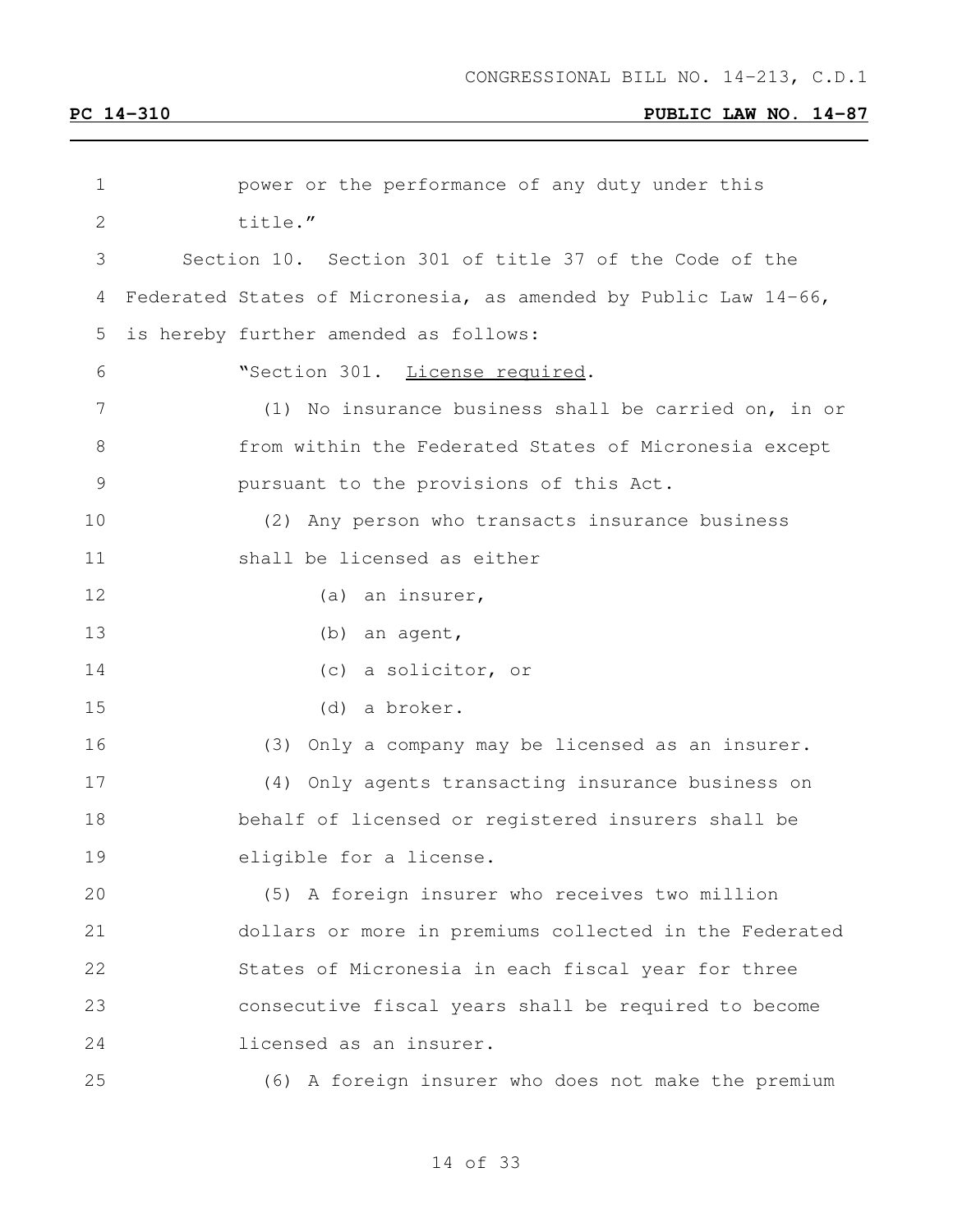| $\mathbf 1$    | collections described in (5) shall be permitted to do           |
|----------------|-----------------------------------------------------------------|
| $\overline{2}$ | business through a person licensed as an agent if the           |
| 3              | foreign insurer is registered, unless such foreign              |
| 4              | insurer chooses to be licensed as an insurer instead.           |
| 5              | (7) A person licensed as an agent may conduct                   |
| 6              | business on behalf of more than one insurer; however,           |
| 7              | the agent must apply for a separate license as an               |
| 8              | insurance agent for each insurer."                              |
| 9              | Section 11. Section 302 of title 37 of the Code of the          |
| 10             | Federated States of Micronesia, as amended by Public Law 14-66, |
| 11             | is hereby further amended as follows:                           |
| 12             | "Section 302. Application for license.                          |
| 13             | (1) An applicant for a license shall submit the                 |
| 14             | following information to the Insurance Board:                   |
| 15             | (a) The name and address of the applicant;                      |
| 16             | (b) In the case of a business entity, the                       |
| 17             | corporate charter and bylaws and the names and address          |
| 18             | of the officers;                                                |
| 19             | (c) The address of the applicant's office in                    |
| 20             | the Federated States of Micronesia and an appointment           |
| 21             | of a representative resident in the Federated States            |
| 22             | of Micronesia for service of process and to whom                |
| 23             | notices and orders under this Act shall be sent;                |
| 24             | (d) Evidence of the good character, financial                   |
| 25             | responsibility, business experience and ability of the          |
|                |                                                                 |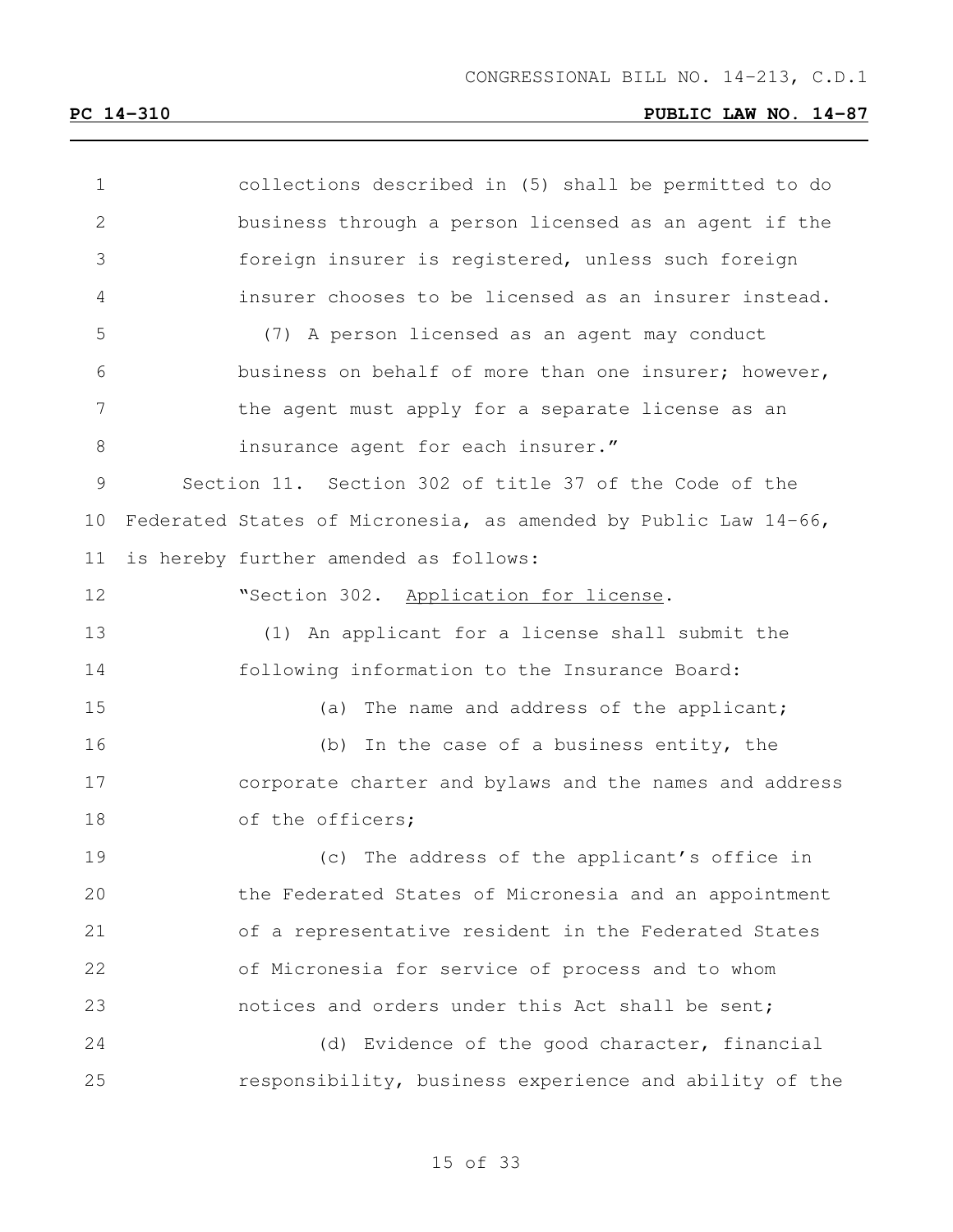| 1             | applicant, or in the case of a business entity, its    |
|---------------|--------------------------------------------------------|
| $\mathbf{2}$  | officers;                                              |
| 3             | (e) In the case of applicants for an agent,            |
| 4             | solicitor or broker's license, information on prior    |
| 5             | insurance experience of the applicant and the names    |
| 6             | and addresses of prior insurers or agents represented  |
| 7             | by the applicant;                                      |
| 8             | (f)<br>The type of license requested;                  |
| $\mathcal{G}$ | The classes of insurance proposed to be<br>(q)         |
| 10            | transacted and a demonstration of capacity to transact |
| 11            | such classes of insurance;                             |
| 12            | (h) In the case of applicants for an agent's           |
| 13            | license, the request of a licensed or registered       |
| 14            | insurer that the applicant be licensed to represent    |
| 15            | the insurer as an agent;                               |
| 16            | (i) In the case of applicants for a solicitor's        |
| 17            | license, the request of a licensed insurer or licensed |
| 18            | agent that the applicant be licensed to represent the  |
| 19            | insurer or agent;                                      |
| 20            | (j) An audited financial statement for the most        |
| 21            | recent fiscal year, a statement of prospective income  |
| 22            | and a business plan for the forthcoming three years;   |
| 23            | In the case of applicants for an insurer's<br>(k)      |
| 24            | license, the insurer must be able to meet the minimum  |
| 25            | capital requirement of \$100,000 and demonstrate       |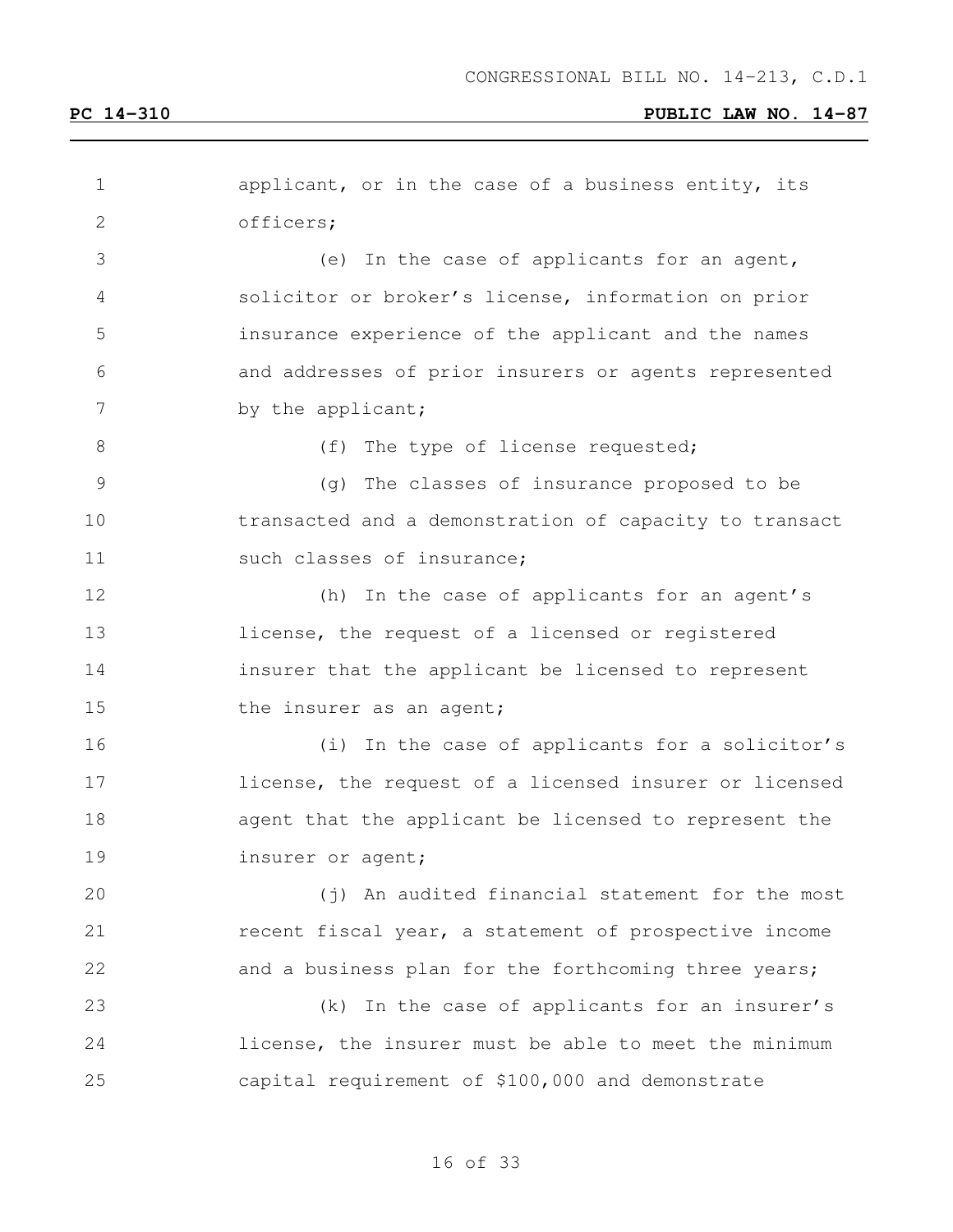| 1            | capacity to meet the ongoing minimum capital           |
|--------------|--------------------------------------------------------|
| $\mathbf{2}$ | requirements as specified by the Insurance Board;      |
| 3            | In the case of applicants for an insurer's<br>(1)      |
| 4            | license, disclosure of all contracts of reinsurance;   |
| 5            | In the case of applicants for an insurer's<br>(m)      |
| 6            | license, if the applicant is a foreign insurer, a      |
| 7            | certificate issued by the insurance supervisory        |
| $8\,$        | authority in the place in which the insurer is         |
| 9            | incorporated or constituted to the effect that it is   |
| 10           | complying with all the applicable insurance            |
| 11           | supervisory requirements of that authority;            |
| 12           | (n) Other information and fees as required by          |
| 13           | Regulations.                                           |
| 14           | (2) The Insurance Board may require that an            |
| 15           | examination be made into the business and affairs of   |
| 16           | the applicant, including, in the case of a foreign     |
| 17           | insurer, an examination by the insurance authority of  |
| 18           | the jurisdiction in which such insurer is organized.   |
| 19           | Such examination shall be at the cost of the           |
| 20           | applicant.                                             |
| 21           | (3) The applicant has an ongoing duty to provide the   |
| 22           | Insurance Board with new or amended information        |
| 23           | relevant to the application while the application is   |
| 24           | pending and if a license is issued, after the issuance |
| 25           | of a license."                                         |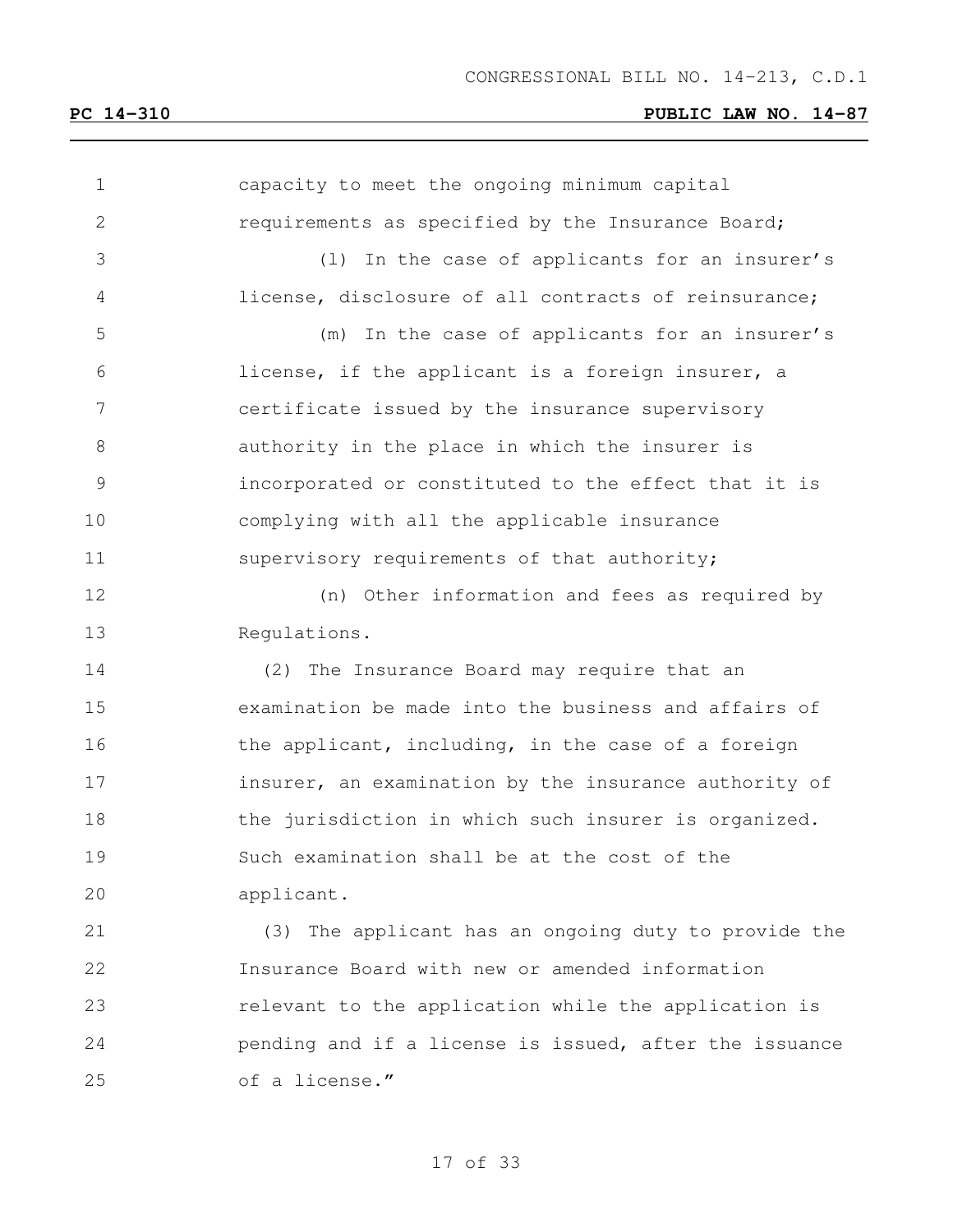| $\mathbf 1$   | Section 12. Section 305 of title 37 of the Code of the          |
|---------------|-----------------------------------------------------------------|
| $\mathbf{2}$  | Federated States of Micronesia, as amended by Public Law 14-66, |
| 3             | is hereby further amended as follows:                           |
| 4             | "Section 305. Cancellation of license. The Insurance            |
| 5             | Board may cancel a license by issuing an order of               |
| 6             | cancellation based on any of the following grounds:             |
| 7             | (1) the license holder or a trustee or receiver                 |
| 8             | appointed by the court has requested cancellation;              |
| $\mathcal{G}$ | (2) the license holder has ceased to carry on an                |
| 10            | insurance business in the Federated States of                   |
| 11            | Micronesia;                                                     |
| 12            | (3) the license holder has not commenced business in            |
| 13            | the Federated States of Micronesia within one year of           |
| 14            | being issued a license;                                         |
| 15            | (4) in the case of an agent, that the insurer whom              |
| 16            | they represent no longer wishes to be represented by            |
| 17            | the agent or the insurer is no longer licensed or               |
| 18            | registered by the Insurance Board; in the case of a             |
| 19            | solicitor, that the agent or insurer whom they                  |
| 20            | represent no longer wishes to be represented by the             |
| 21            | solicitor or the agent or insurer is no longer                  |
| 22            | licensed or approved by the Insurance Board;                    |
| 23            | (5) false, misleading or inaccurate information was             |
| 24            | given in an application under this Act or pursuant to           |
| 25            | reporting requirements or a demand for information              |
|               |                                                                 |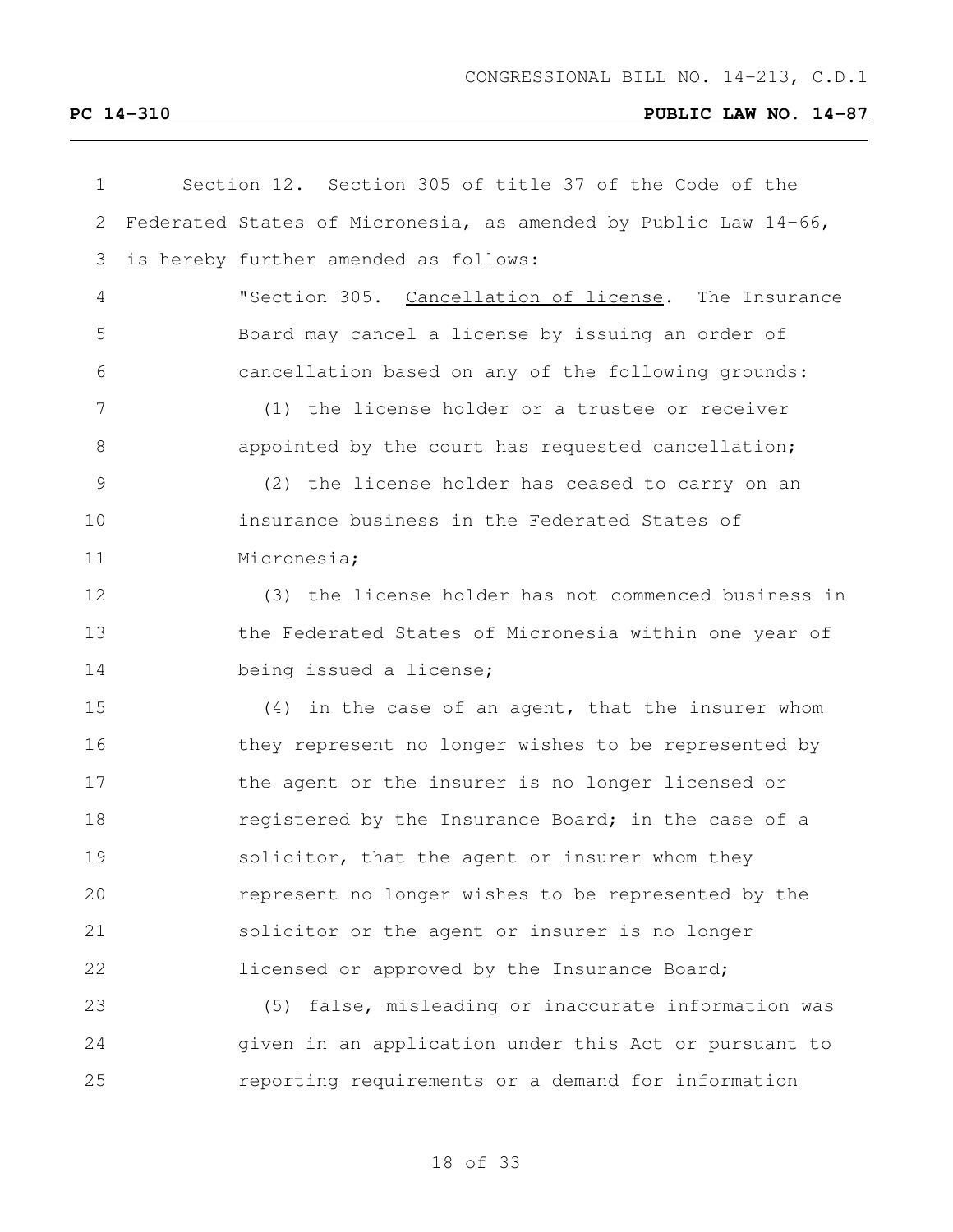| 1             | under this Act;                                                 |
|---------------|-----------------------------------------------------------------|
| 2             | (6) any cause for which issuance of the license                 |
| 3             | could have been refused if it had then existed and              |
| 4             | been known to the Commissioner at the time of                   |
| 5             | issuance;                                                       |
| 6             | (7) in the case of an insurer, the insurer has                  |
| 7             | failed to pay a final judgment for the payment of a             |
| 8             | claim owed under a policy;                                      |
| $\mathcal{G}$ | $(8)$ in the case of an insurer, the insurer has                |
| 10            | engaged in unfair trade practices;                              |
| 11            | (9) the license holder has misrepresented the terms             |
| 12            | of any actual or proposed insurance contract or                 |
| 13            | application for insurance;                                      |
| 14            | (10) in the case of an insurer, the unencumbered                |
| 15            | assets, or capital or solvency requirements as defined          |
| 16            | by the Commissioner, of the insurer are insufficient            |
| 17            | for the proper conduct of his insurance business;               |
| 18            | (11) the license holder is not conducting business in           |
| 19            | accordance with sound insurance principles;                     |
| 20            | (12) the license holder has contravened any of the              |
| 21            | provisions of this Act, regulations or conditions of            |
| 22            | license."                                                       |
| 23            | Section 13. Section 306 of title 37 of the Code of the          |
| 24            | Federated States of Micronesia, as amended by Public Law 14-66, |
| 25            | is hereby further amended as follows:                           |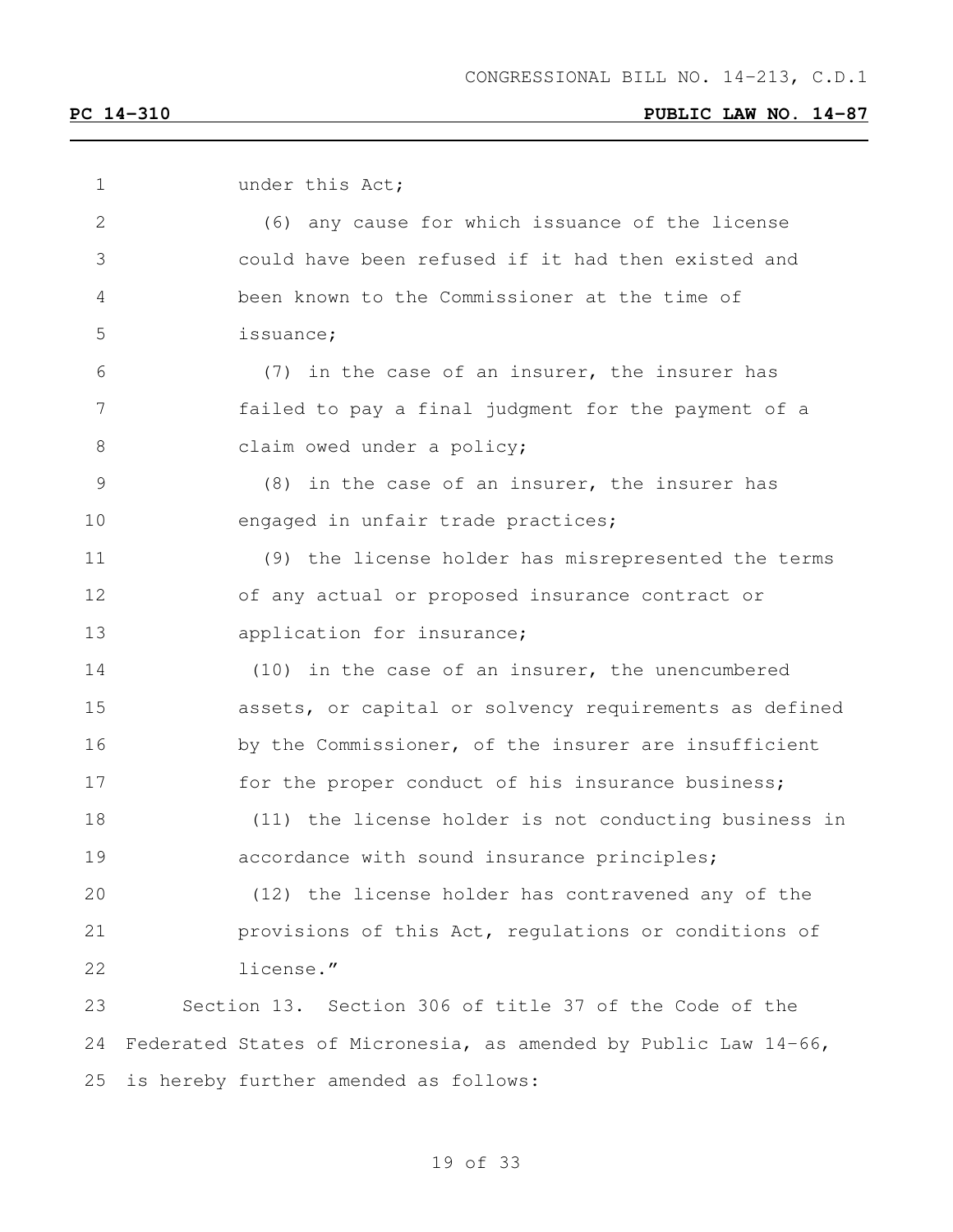| $\mathbf 1$    | "Section 306. Restriction of license. The Insurance             |
|----------------|-----------------------------------------------------------------|
| $\overline{2}$ | Board may restrict a license by issuing an order of             |
| 3              | restriction. Restrictions on a license may include              |
| 4              | limitations on business activities, prohibitions                |
| 5              | against writing of new business or commencement of new          |
| 6              | activities or acquisitions, directions to stop                  |
| 7              | practices that are unsafe or unsound, requirements to           |
| 8              | put assets of the insurer in trust or restrict                  |
| $\mathsf 9$    | disposal of assets, and prohibitions against                    |
| 10             | particular individuals from the business of                     |
| 11             | insurance."                                                     |
| 12             | Section 14. Section 307 of title 37 of the Code of the          |
| 13             | Federated States of Micronesia, as amended by Public Law 14-66, |
| 14             | is hereby further amended as follows:                           |
| 15             | "Section 307. Registered Foreign Insurers.                      |
| 16             | (1) A foreign insurer may be registered by providing            |
| 17             | the following:                                                  |
| 18             | (a) information from the insurer's home                         |
| 19             | supervisory authority that the insurer is solvent and           |
| 20             | meets all the regulatory requirements in the home               |
| 21             | jurisdiction and is otherwise in good standing; and             |
| 22             | a statement from the home supervisory authority that            |
| 23             | the foreign insurer is approved for transaction of              |
| 24             | insurance business through an agent in the Federated            |
| 25             | States of Micronesia; and                                       |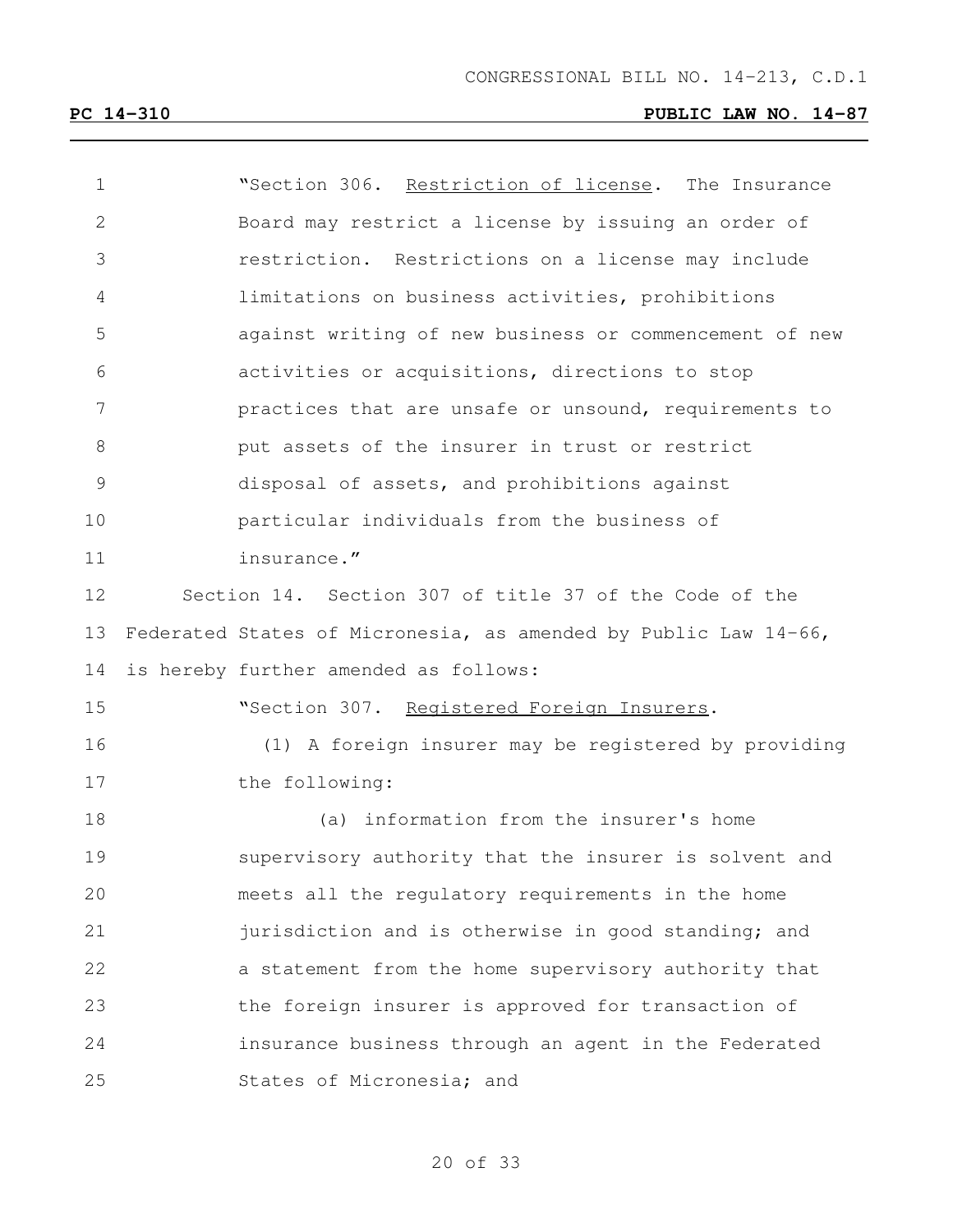| $\mathbf 1$  | (b) posting of a bond, or deposit to an escrow         |
|--------------|--------------------------------------------------------|
| $\mathbf{2}$ | account, in the sum of \$100,000, to be withdrawn by   |
| 3            | the Commissioner upon the occurrence of certain events |
| 4            | as stated in the bond or escrow agreement; and         |
| 5            | (c) compliance with any requirement, if set            |
| 6            | forth in Regulations under this Act, that a certain    |
| 7            | amount of premiums collected on behalf of the insurer  |
| 8            | are maintained in the Federated States of Micronesia;  |
| 9            | and                                                    |
| 10           | (d) designation of an agent for service of             |
| 11           | process.                                               |
| 12           | (2) A foreign insurer providing a marine, aviation     |
| 13           | and transportation policy may be registered without    |
| 14           | posting the bond required in (1)(b).                   |
| 15           | (3) The Commissioner may grant or deny or cancel       |
| 16           | registration of a foreign insurer based on these       |
| 17           | requirements and a review of the foreign insurer in    |
| 18           | the same manner as a review of an application for a    |
| 19           | license under this Act.                                |
| 20           | (4) Any person registered as an insurer under this     |
| 21           | Act shall be deemed and held to be doing business in   |
| 22           | the Federated States of Micronesia and may be sued     |
| 23           | upon any cause of action arising under any policy of   |
| 24           | insurance issued by it and any cause of action under   |
| 25           | the laws of the Federated States of Micronesia in the  |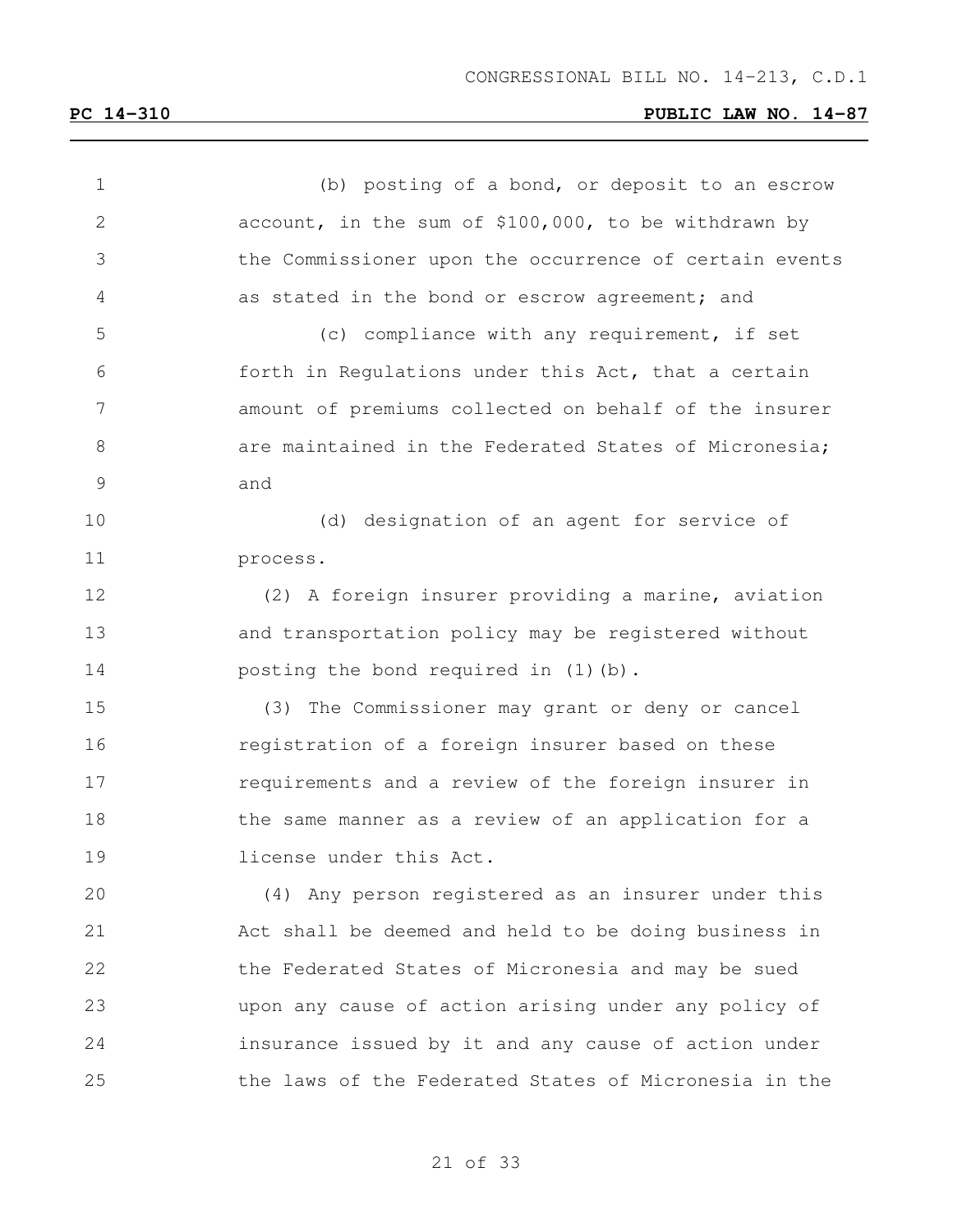| courts of the Federated States of Micronesia.                   |
|-----------------------------------------------------------------|
| Section 15. Section 309 of title 37 of the Code of the          |
| Federated States of Micronesia, as amended by Public Law 14-66, |
| is hereby further amended as follows:                           |
| "Section 309. Reporting requirements.                           |
| (1) Licensed insurers and registered insurers shall             |
| provide the following information to the Insurance              |
| Board:                                                          |
| (a) Within three months of the end of each                      |
| fiscal year:                                                    |
| (i) a certified copy of the audited                             |
| balance sheet and accounts showing the financial                |
| position of all the insurance business of the license           |
| holder at the close of that year;                               |
| (ii) a certificate of an auditor stating                        |
| that the auditor has satisfied himself that the                 |
| accounts of the insurer have been properly prepared in          |
| accordance with the books and records of the insurer            |
| and in accordance with Generally Accepted Accounting            |
| Principles and such other particulars as may be                 |
| prescribed by Regulation; and                                   |
| (iii) such other documents and information                      |
| as the Commissioner may require or as may be                    |
| prescribed by Regulation.                                       |
| (iv) All insurers who operate as separate                       |
|                                                                 |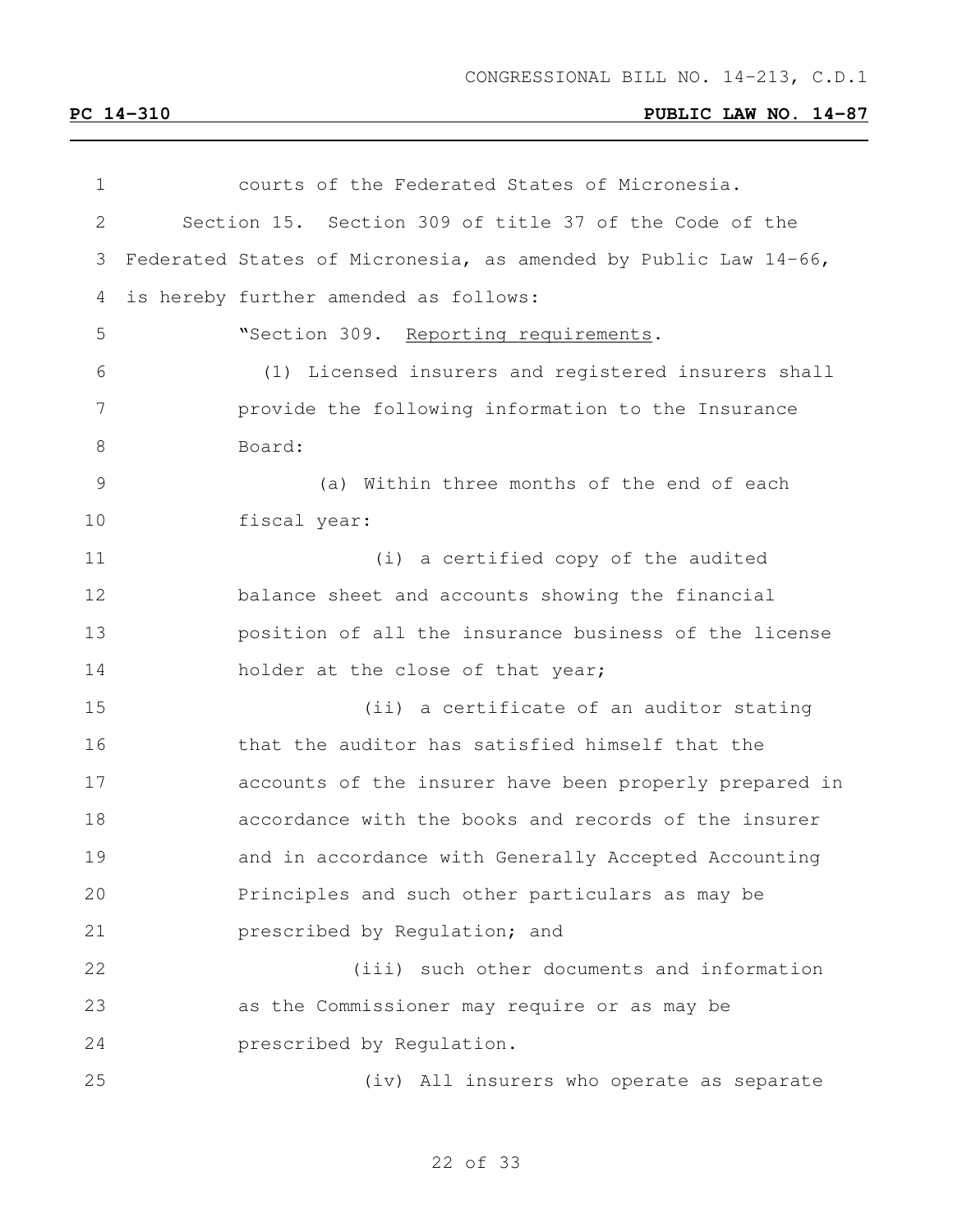| 1     | entities which can be wound up under domestic or                |
|-------|-----------------------------------------------------------------|
| 2     | foreign law shall render separate accounts but where            |
| 3     | they are associated together in a group the holding             |
| 4     | company shall also furnish to the Commissioner                  |
| 5     | consolidated accounts of the insurance business for             |
| 6     | the group as a whole.                                           |
| 7     | (b) A copy of any report on the affairs of the                  |
| $8\,$ | insurer submitted to the policy-owners or shareholders          |
| 9     | of the insurer in respect of the financial year to              |
| 10    | which the balance sheet relates.                                |
| 11    | (c) In the case of licensed insurers only, a                    |
| 12    | copy of all contracts of reinsurance at the time they           |
| 13    | are entered into and upon any amendment.                        |
| 14    | (2) Licensed agents, brokers and solicitors shall               |
| 15    | provide the following information to the Insurance              |
| 16    | Board on a quarterly basis and in a form determined by          |
| 17    | the Insurance Board:                                            |
| 18    | (a) an accounting of all premiums collected,                    |
| 19    | including the dates of receipt from the policy owner,           |
| 20    | the dates of remittance to the insurer, and any                 |
| 21    | commissions received.                                           |
| 22    | (b) Such other information as determined by the                 |
| 23    | Insurance Board."                                               |
| 24    | Section 16. Section 310 of title 37 of the Code of the          |
| 25    | Federated States of Micronesia, as amended by Public Law 14-66, |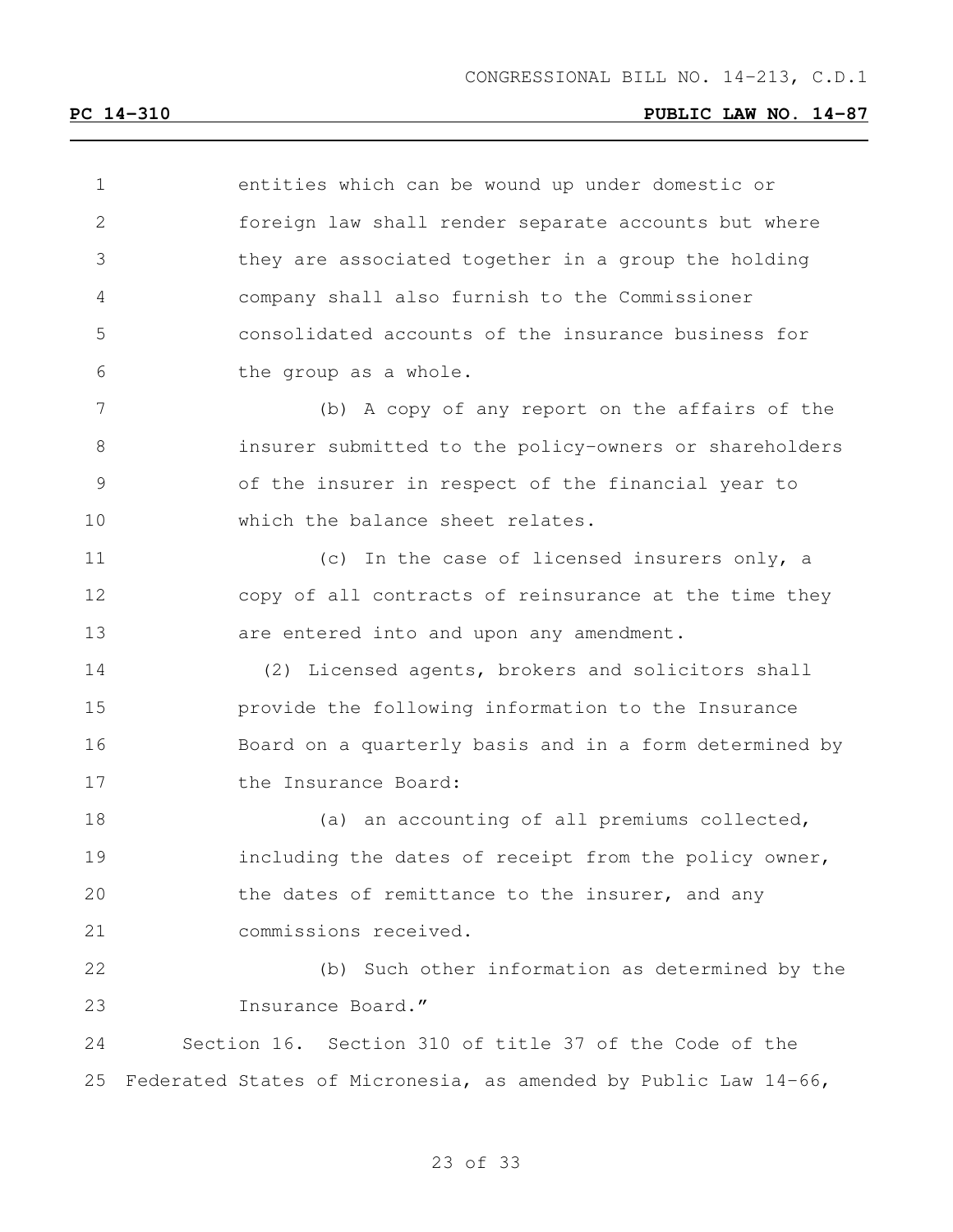| 1  | is hereby further amended as follows:                           |
|----|-----------------------------------------------------------------|
| 2  | "Section 310. Periodic investigations to be made into           |
| 3  | financial position of insurers.                                 |
| 4  | (1) A licensed insurer shall, not less than once in             |
| 5  | every 3 years, cause an investigation into its                  |
| 6  | financial position, including a valuation of its                |
| 7  | liabilities to be made by an actuary; provided that             |
| 8  | the Commissioner may require an insurer to cause such           |
| 9  | an investigation to be made at any time if he deems it          |
| 10 | to be in the policy owner's interest to do so.                  |
| 11 | (2) A licensed insurer shall, whenever its financial            |
| 12 | position is investigated with a view to a distribution          |
| 13 | of surplus or in compliance with subsection (1),                |
| 14 | furnish to the Commissioner a full report of the                |
| 15 | actuary by whom the investigation was made or an                |
| 16 | abstract thereof at the Commissioner's option, and a            |
| 17 | statement of its life insurance business at that date,          |
| 18 | as soon as such a report is furnished to the insurer            |
| 19 | by the actuary. The actuary shall also provide a                |
| 20 | statement of the assumptions and the methods used in            |
| 21 | making the valuation."                                          |
| 22 | Section 17. Section 314 of title 37 of the Code of the          |
| 23 | Federated States of Micronesia, as amended by Public Law 14-66, |
| 24 | is hereby further amended as follows:                           |
| 25 | "Section 314. Limitation on Borrowing. At no time               |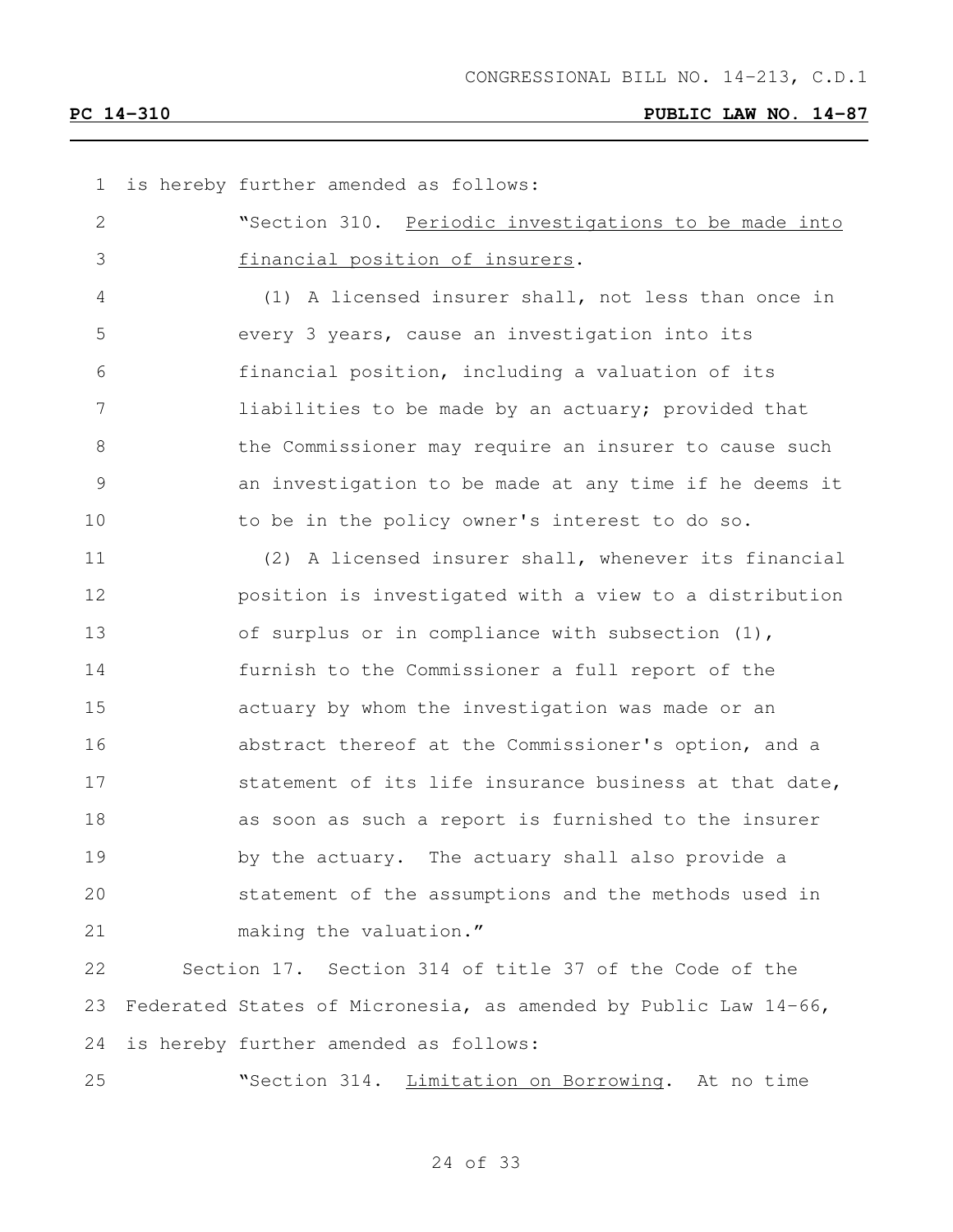| 1  | may the amount of moneys to be borrowed or secured by           |
|----|-----------------------------------------------------------------|
| 2  | a domestic insurer exceed ten percent of the assets of          |
| 3  | the domestic insurer without the written consent of             |
| 4  | the Commissioner."                                              |
| 5  | Section 18. Section 316 of title 37 of the Code of the          |
| 6  | Federated States of Micronesia, as amended by Public Law 14-66, |
| 7  | is hereby further amended as follows:                           |
| 8  | "Section 316. Prohibited investments. The Insurance             |
| 9  | Board may require that a domestic insurer not make              |
| 10 | investments of a specified class and may in that case           |
| 11 | require such insurer to liquidate investments of that           |
| 12 | class within a specified period."                               |
| 13 | Section 19. Section 319 of title 37 of the Code of the          |
| 14 | Federated States of Micronesia, as amended by Public Law 14-66, |
| 15 | is hereby further amended as follows:                           |
| 16 | "Section 319. Winding up of insurance business.                 |
| 17 | (1) Any license holder may terminate its business in            |
| 18 | the Federated States of Micronesia with the approval            |
| 19 | and under the supervision of the Insurance                      |
| 20 | Commissioner and pursuant to Title 31 of the Code of            |
| 21 | the Federated States of Micronesia as amended by                |
| 22 | Public Law 13-73.                                               |
| 23 | (2) The Commissioner may present a petition for the             |
| 24 | winding-up of an insurer in accordance with the                 |
| 25 | provisions of Title 31 of the Code of the Federated             |
|    |                                                                 |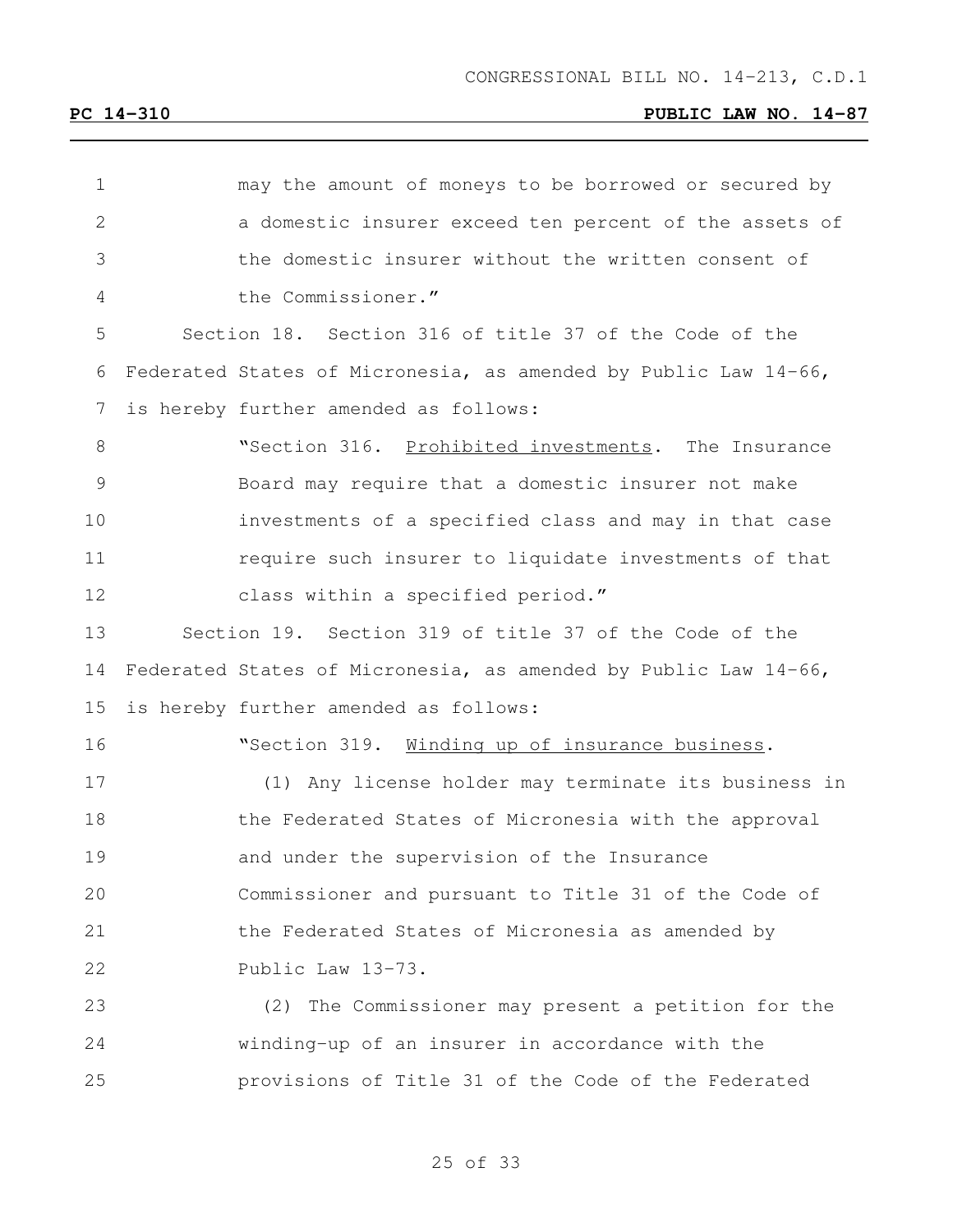| 1  | States of Micronesia as amended by Public Law 13-73.            |
|----|-----------------------------------------------------------------|
| 2  | (3) Notwithstanding any other law, the business and             |
| 3  | assets of the insurer shall be liquidated in an                 |
| 4  | orderly manner so as to fully protect all of the                |
| 5  | policy owners of the insurer in the Federated States            |
| 6  | of Micronesia. Policy owners shall take first                   |
| 7  | priority with respect to payment of the obligations of          |
| 8  | the insurer."                                                   |
| 9  | Section 20. Section 321 of title 37 of the Code of the          |
| 10 | Federated States of Micronesia, as amended by Public Law 14-66, |
| 11 | is hereby further amended as follows:                           |
| 12 | "Section 321. Premiums.                                         |
| 13 | (1) Any licensed agent, broker or solicitor shall,              |
| 14 | for the purpose of receiving any premium for a policy,          |
| 15 | be deemed to be the agent of the insurer and                    |
| 16 | notwithstanding any conditions or stipulations to the           |
| 17 | contrary the insurer whom they represent shall be               |
| 18 | deemed to have received any premium received by such            |
| 19 | agent, broker or solicitor.                                     |
| 20 | (2) A licensed agent, broker or solicitor who acts              |
| 21 | in negotiating or renewing a policy of an insurer and           |
| 22 | receives payment of the premium for the policy from             |
| 23 | the policy owner, shall be guilty of an offense if he           |
| 24 | fails to forward the premium to the insurer within 30           |
| 25 | days of the receipt of the premium, less his                    |
|    |                                                                 |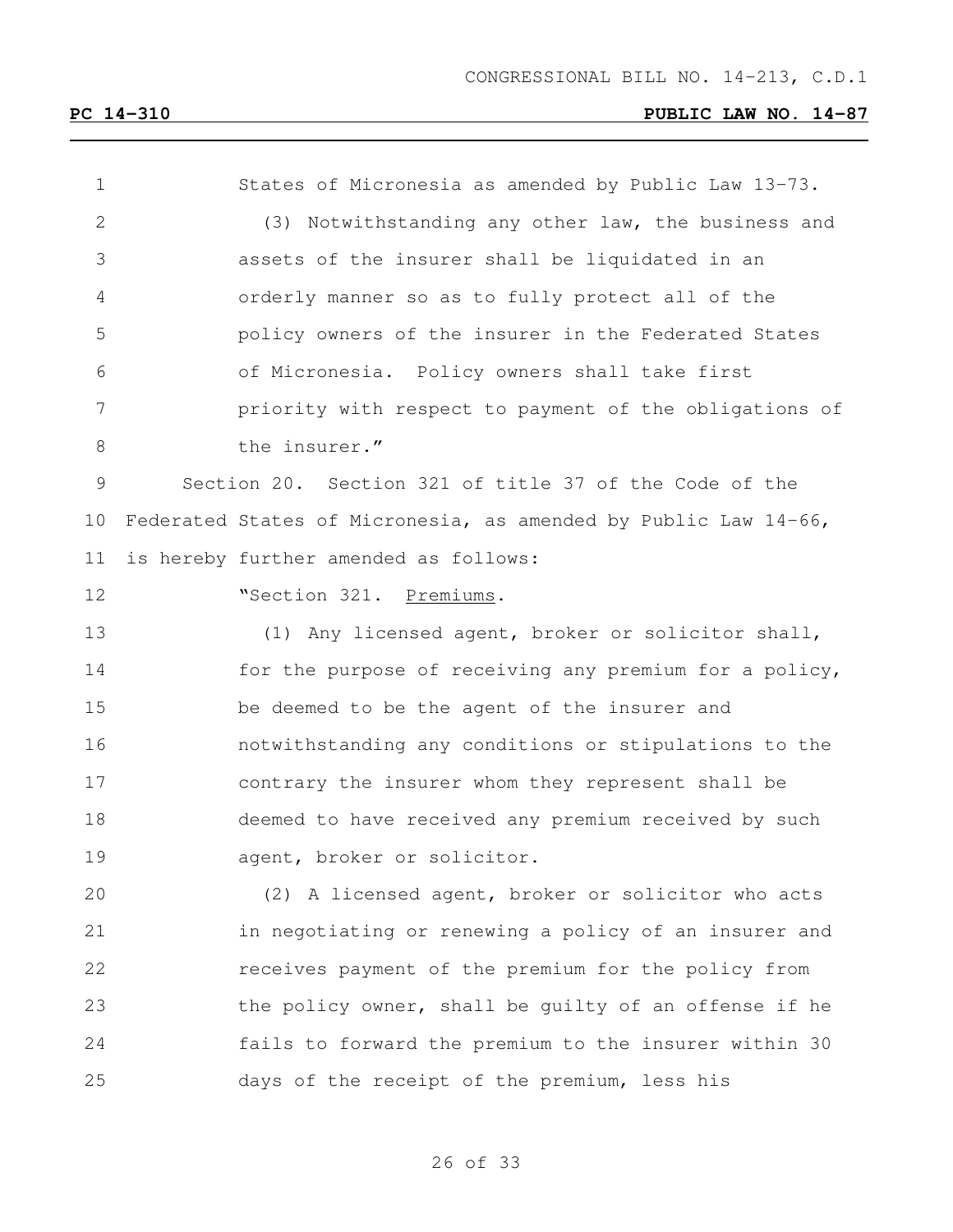| 1             | commission and any other deductions to which by                  |
|---------------|------------------------------------------------------------------|
| 2             | written consent of the insurer he is entitled,                   |
| 3             | provided that if any person charged with an offense              |
| 4             | under this section shall satisfy the court that he was           |
| 5             | prevented by illness or other cause beyond his control           |
| 6             | from due compliance with such provisions and has                 |
| 7             | subsequently paid the premium to the insurer, the same           |
| 8             | shall be a good defense to the charge."                          |
| $\mathcal{G}$ | Section 21. Title 37 of the Code of the Federated States         |
| 10            | of Micronesia, as amended, is hereby further amended by enacting |
| 11            | a new section 322 to read as follows:                            |
| 12            | "Section 322. Disclosure of information by auditors.             |
| 13            | (1) If an auditor or actuary, in the course of                   |
| 14            | reviewing the business of a person licensed under this           |
| 15            | Act, is satisfied that:                                          |
| 16            | (a) there has been a violation of a provision                    |
| 17            | of this Act, or Regulations or Orders under this Act;            |
| 18            | $\circ$ $\,$                                                     |
| 19            | (b) a criminal offence involving fraud or                        |
| 20            | dishonesty has been committed; or                                |
| 21            | (c) the business is insolvent or is likely to                    |
| 22            | become insolvent; or                                             |
| 23            | (d) there are irregularities which materially                    |
| 24            | prejudice the interests of policy owners; or                     |
| 25            | (e) the business is unable, or is likely to                      |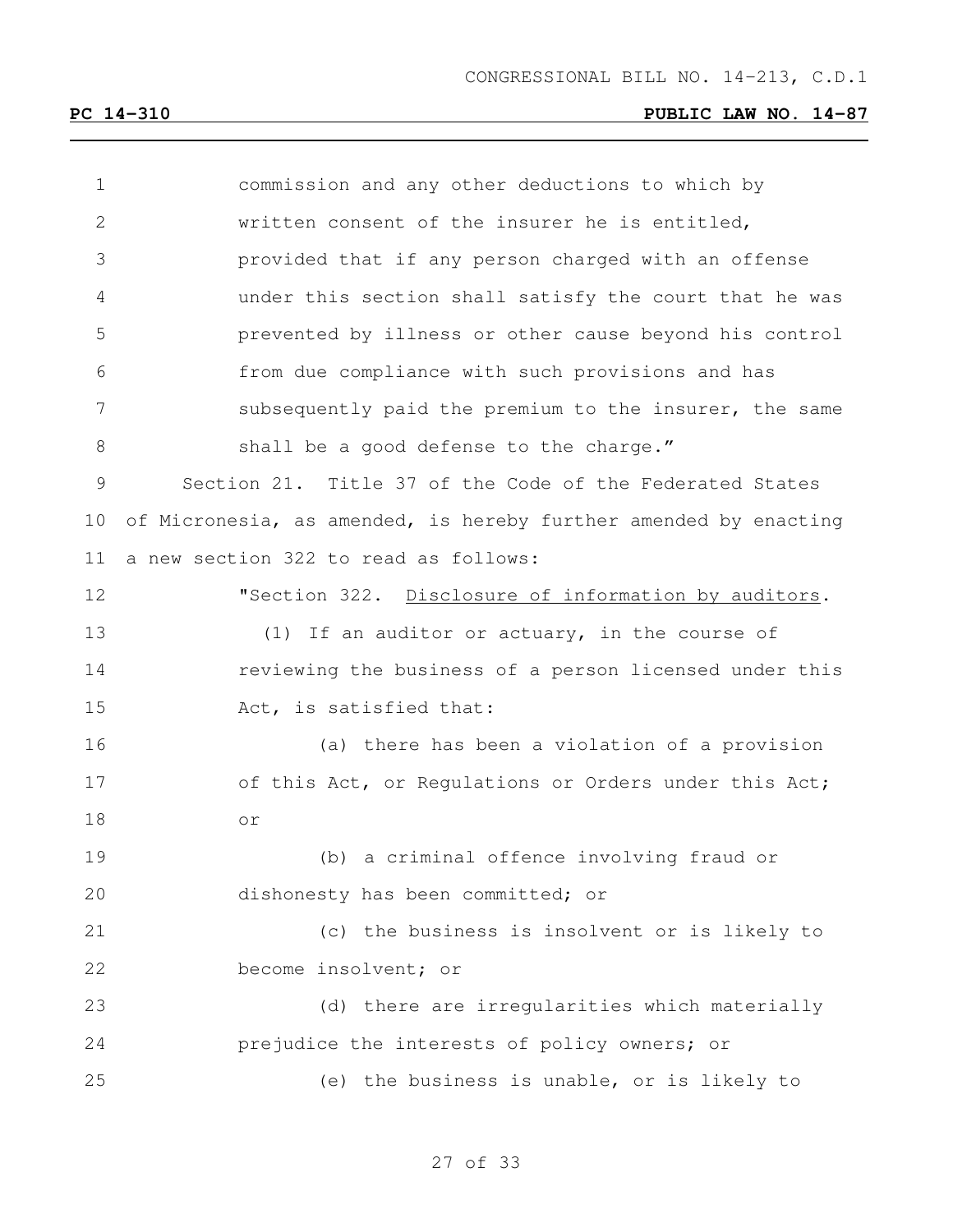become unable, to meet its liabilities; the auditor or actuary must immediately report the matter to the directors of the business and to the Insurance Board. (2) Failure to report shall constitute a violation of this Act. (3) A person reporting under this provision shall not be liable for any damage which may be a 9 consequence of the report." Section 22. The Code of the Federated States of Micronesia, as amended, is hereby further amended by enacting a new section 323 of title 37 to read as follows: 13 Westion 323. Limitations on loans-Maximum amounts. No domestic insurer shall permit a person to become indebted or liable to it, either directly or indirectly, in an amount in excess of 20 percent of 17 the aggregate paid-in and unimpaired capital, surplus, 18 and undivided profits of the insurer." Section 23. Section 402 of title 37 of the Code of the Federated States of Micronesia, as amended by Public Law 14-66, is hereby further amended as follows: **"Section 402.** Policy contents. (1) A policy must be written in the English language and printed or typed in clearly legible letters, in 10 point type or larger.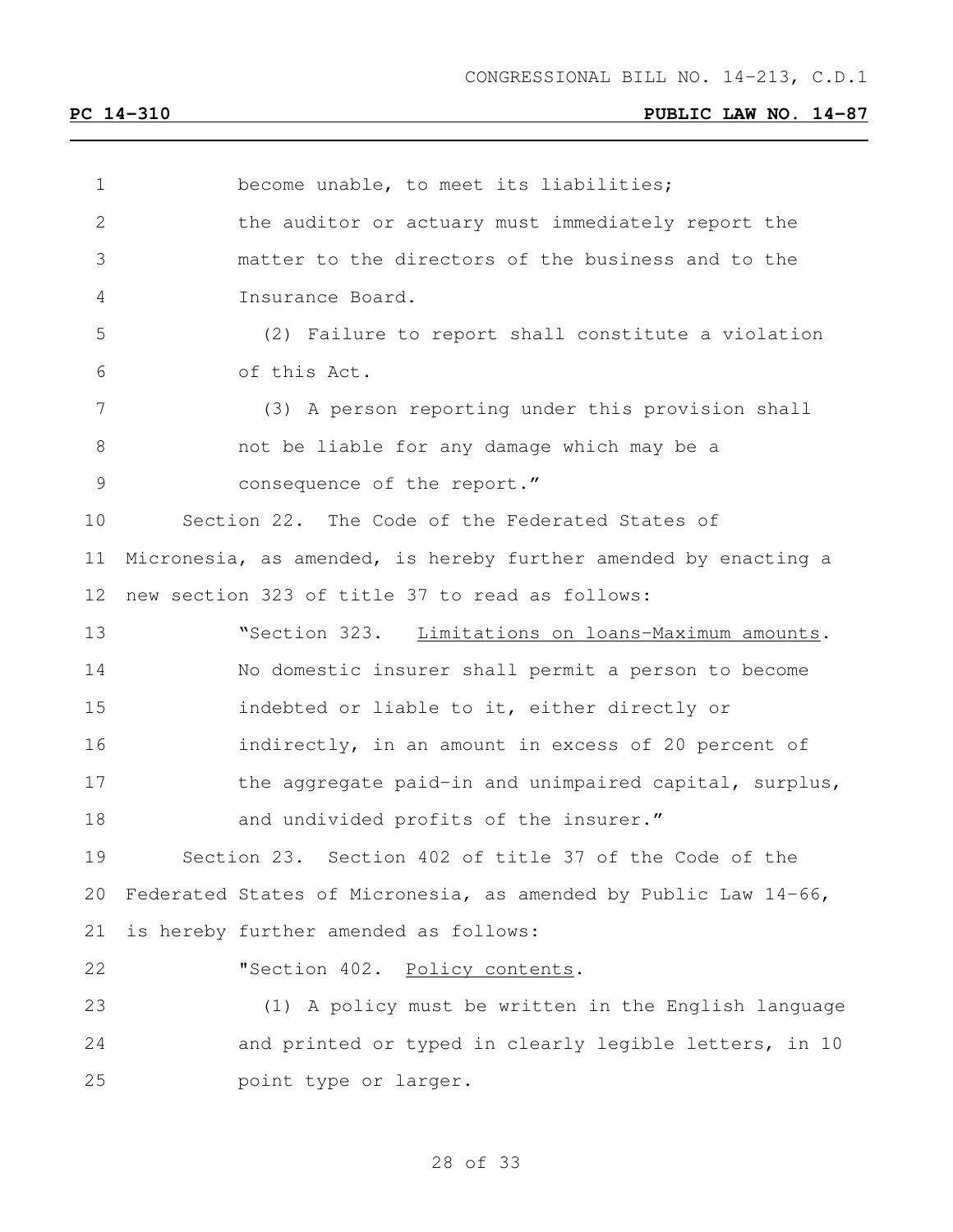| 1  | (2) The policy must contain:                                    |
|----|-----------------------------------------------------------------|
| 2  | (a) the parties between whom the contract is                    |
| 3  | made;                                                           |
| 4  | (b) a description of the property, life or                      |
| 5  | interest insured;                                               |
| 6  | (c) the interest of the insured and other                       |
| 7  | interested parties;                                             |
| 8  | (d) the period during with such insurance is to                 |
| 9  | continue;                                                       |
| 10 | (e) either a statement of the premium or if                     |
| 11 | insurance is of a character where the exact premium is          |
| 12 | only determinable upon a termination of the contract,           |
| 13 | a statement of the basis and rates upon which the               |
| 14 | final premium is to be determined and paid, with all            |
| 15 | amounts stated in US dollars.                                   |
| 16 | (3) The policy shall be signed by two of the major              |
| 17 | officers of the insurer as designated by the insurer            |
| 18 | and, in the case where the insurer is represented by            |
| 19 | an agent, by the agent.                                         |
| 20 | (4) The Insurance Board may establish through                   |
| 21 | regulations other requirements for policy contents and          |
| 22 | review by the Insurance Board of policy                         |
| 23 | forms."                                                         |
| 24 | Section 24. The Code of the Federated States of                 |
| 25 | Micronesia, as amended, is hereby further amended by enacting a |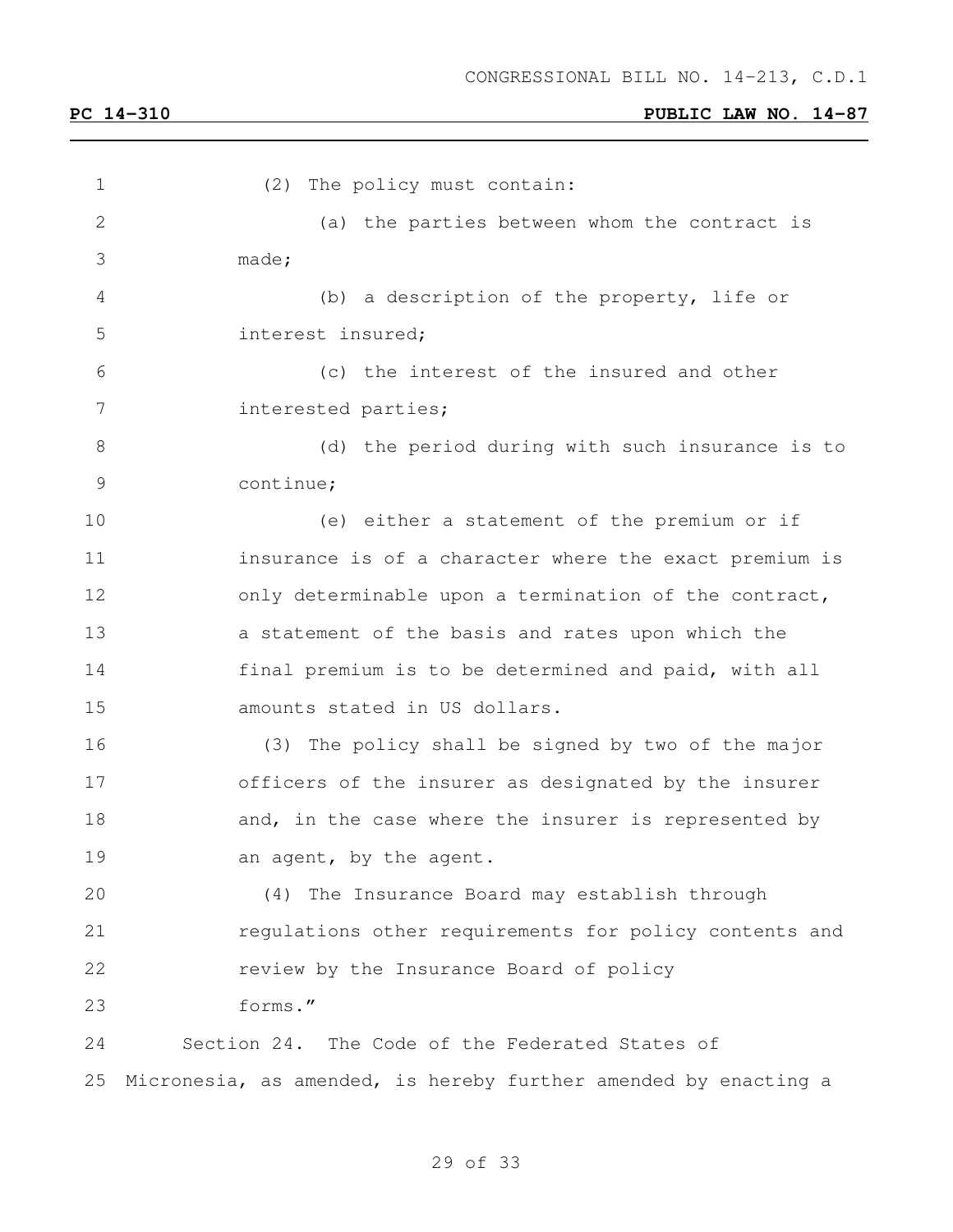| $\mathbf 1$   | new section 406 of title 37 to read as follows:                 |
|---------------|-----------------------------------------------------------------|
| $\mathbf{2}$  | "Section 406. Claim settlement practices.<br>The                |
| 3             | following acts are prohibited as unfair claim                   |
| 4             | settlement practices. Knowingly engaging in any of              |
| 5             | these acts shall be found to be a violation of this             |
| 6             | Act.                                                            |
| 7             | (a) Misrepresenting to claimants pertinent facts or             |
| 8             | policy provisions relating to coverage at issue;                |
| $\mathcal{G}$ | (b) Failing to promptly acknowledge pertinent                   |
| 10            | communications regarding claims;                                |
| 11            | (c) Failing to adopt and implement standards for the            |
| 12            | prompt investigation of claims;                                 |
| 13            | (d) Not attempting in good faith to effectuate                  |
| 14            | prompt, fair and equitable settlements of claims                |
| 15            | submitted in which liability has become reasonably              |
| 16            | clear; or                                                       |
| 17            | (e) Compelling policyholders to institute suits to              |
| 18            | recover amounts due under its policies by offering              |
| 19            | substantially less than the amount ultimately                   |
| 20            | recovered in suits brought by them."                            |
| 21            | Section 25. The Code of the Federated States of                 |
| 22            | Micronesia, as amended, is hereby further amended by enacting a |
| 23            | new section 506 of title 37 to read as follows:                 |
| 24            | "Section 506. Fraud. Any person licensed under this             |
| 25            | Act should have in place internal controls that                 |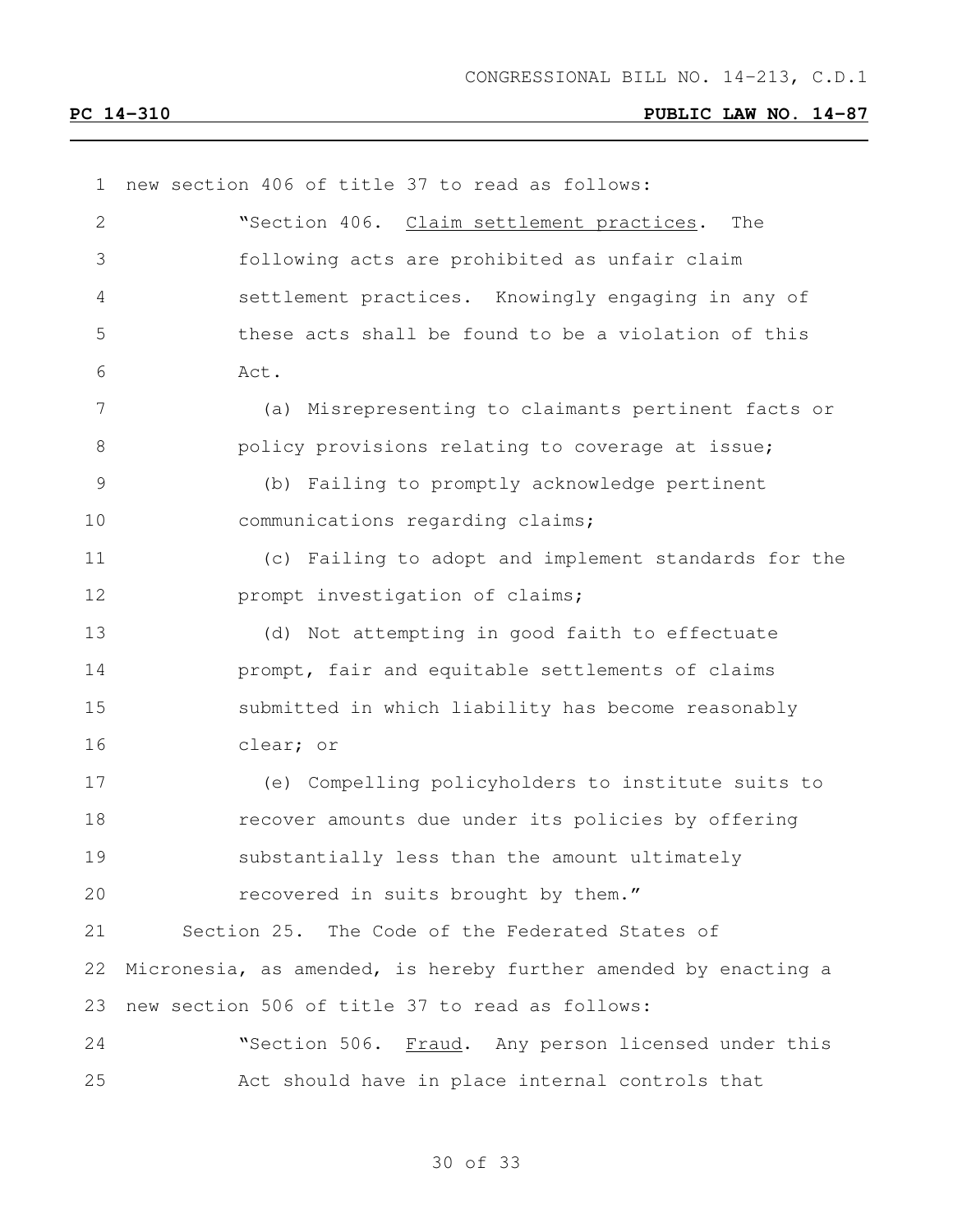| 1             | prevent fraud."                                                |
|---------------|----------------------------------------------------------------|
| 2             | Section 26. Section 701 of title 37 of the Code of the         |
| 3             | Federated States of Micronesia, as amended by Public Law 14-66 |
| 4             | is hereby renumbered as section 601.                           |
| 5             | Section 27. Section 602 of title 37 of the Code of the         |
| 6             | Federated States of Micronesia, as amended by Public Law 14-66 |
| 7             | is hereby further amended as follows:                          |
| $8\,$         | "Section 602. General penalties.                               |
| $\mathcal{G}$ | (1) For any violation of this title, including                 |
| 10            | violation of the regulations, conditions of license            |
| 11            | imposed by the Commissioner, or orders issued by the           |
| 12            | Commissioner, the license holder shall be subject to           |
| 13            | an administrative penalty of not more than \$5,000 and         |
| 14            | if the violation is a continuing one, to a further             |
| 15            | penalty not exceeding \$1,000 for every day during             |
| 16            | which the violation continues; and, in the case of a           |
| 17            | material violation, to the cancellation of its                 |
| 18            | license, in addition to any other penalty prescribed           |
| 19            | The Commissioner shall impose the<br>by law.                   |
| 20            | administrative penalty by issuing an order subject to          |
| 21            | appeal and enforcement under Chapter 2.                        |
| 22            | (2) Any person who violates any provision of this              |
| 23            | Act or of any Regulations shall be quilty of an                |
| 24            | offence and, where no specific criminal penalty is             |
| 25            | otherwise provided in this Act, shall be liable on             |
|               |                                                                |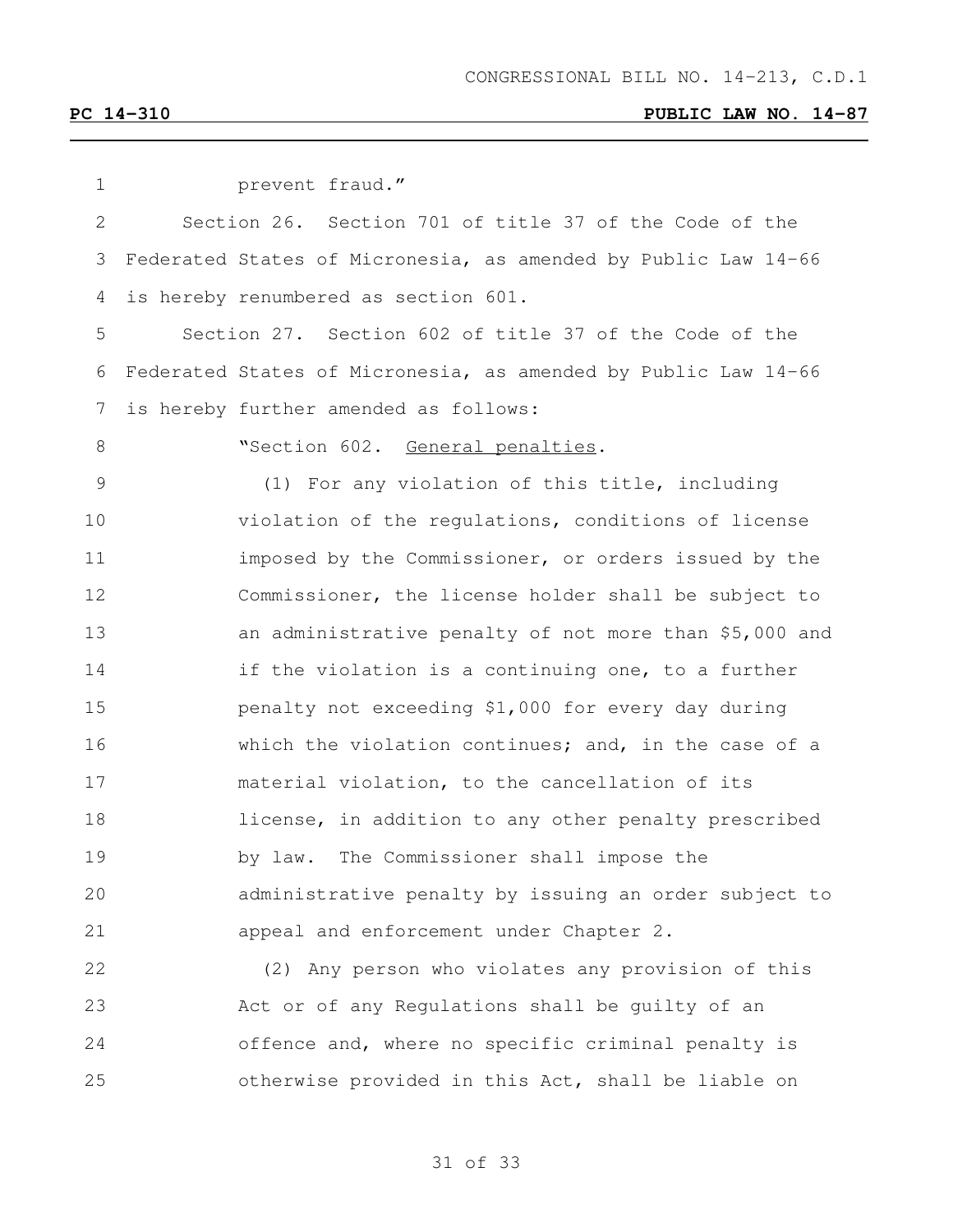| $\mathbf 1$     | conviction in a court of law, if the offender is an         |
|-----------------|-------------------------------------------------------------|
| $\mathbf{2}$    | individual, to a fine of \$25,000 or to imprisonment        |
| 3               | for not more than six months, or to both such fine and      |
| $\overline{4}$  | imprisonment, or if the offender is not an individual,      |
| 5               | to a fine of \$50,000.                                      |
| 6               | (3) Where any offense under this Act is proved to           |
| $7\phantom{.0}$ | have been committed with the consent of, or to be           |
| $\,8\,$         | attributable to the negligence of, an officer, the          |
| $\mathcal{G}$   | officer shall be deemed to be guilty of that offense        |
| 10              | and shall be subject to the same penalty."                  |
| 11              |                                                             |
| 12              |                                                             |
| 13              |                                                             |
| 14              |                                                             |
| 15              |                                                             |
| 16              |                                                             |
| 17              |                                                             |
| 18              |                                                             |
| 19              |                                                             |
| 20              |                                                             |
| 21              |                                                             |
| 22              | Section 28. This act shall become law upon approval by the  |
| 23              | President of the Federated States of Micronesia or upon its |
| 24              | becoming law without such approval.                         |
| 25              |                                                             |